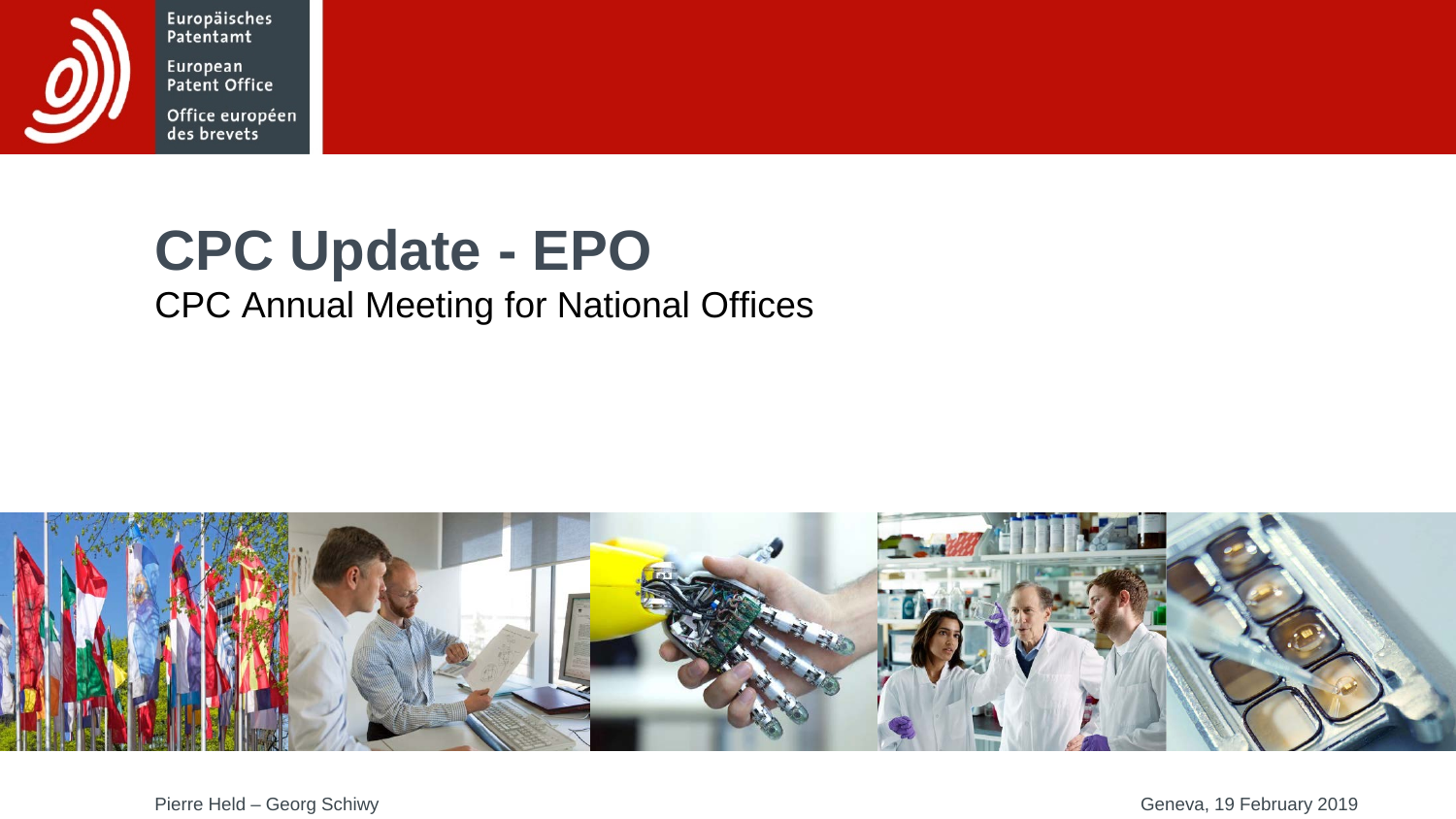#### **Agenda:**

- CPC implementation at National Offices
- **IT Matters**
- CPC International project: impact on Epoque (Net)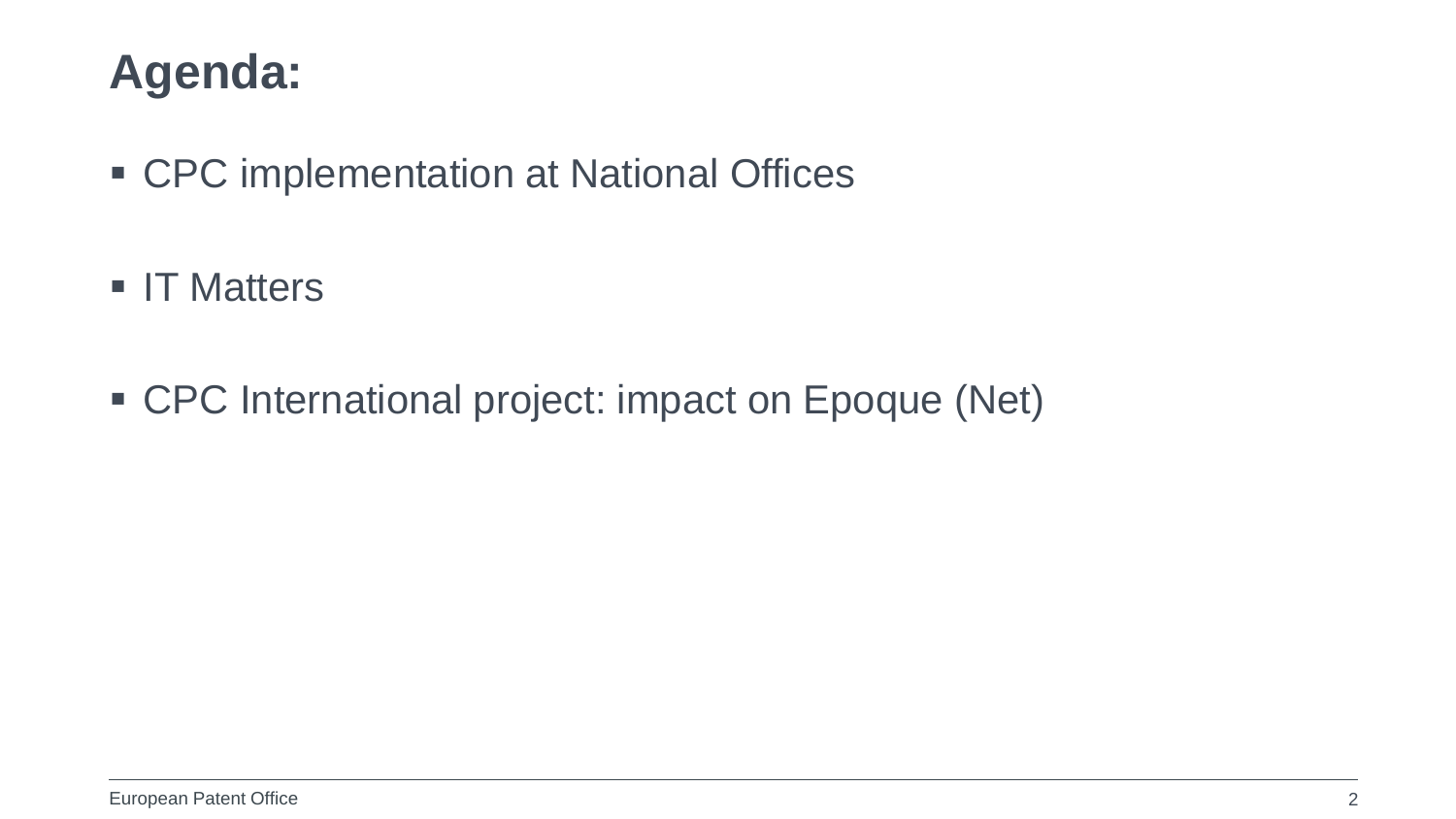#### **CPC Implementation at National Offices**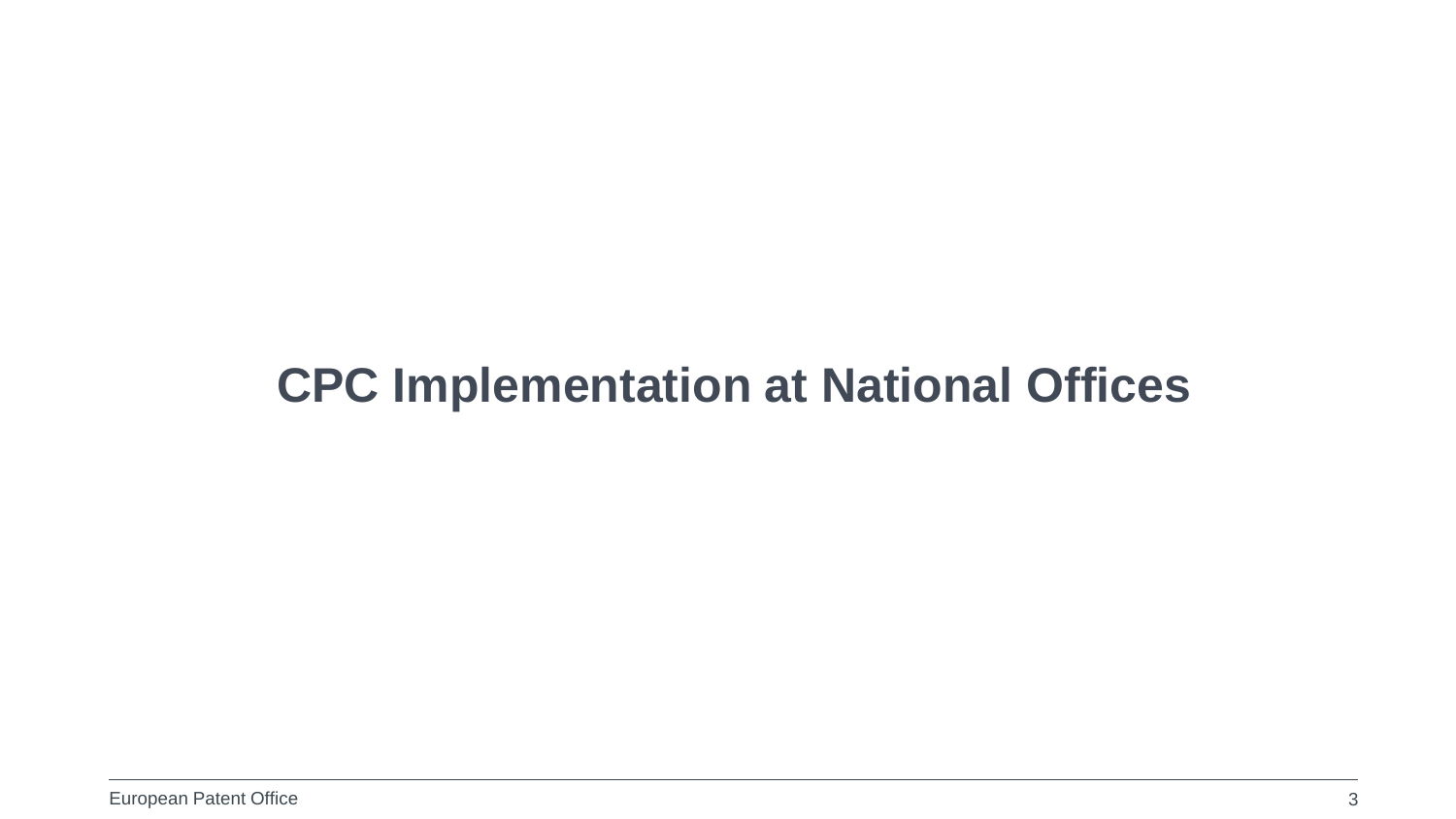#### **CPC Implementation at National Offices**

- **Training**
- Quality measures
- **IT Support**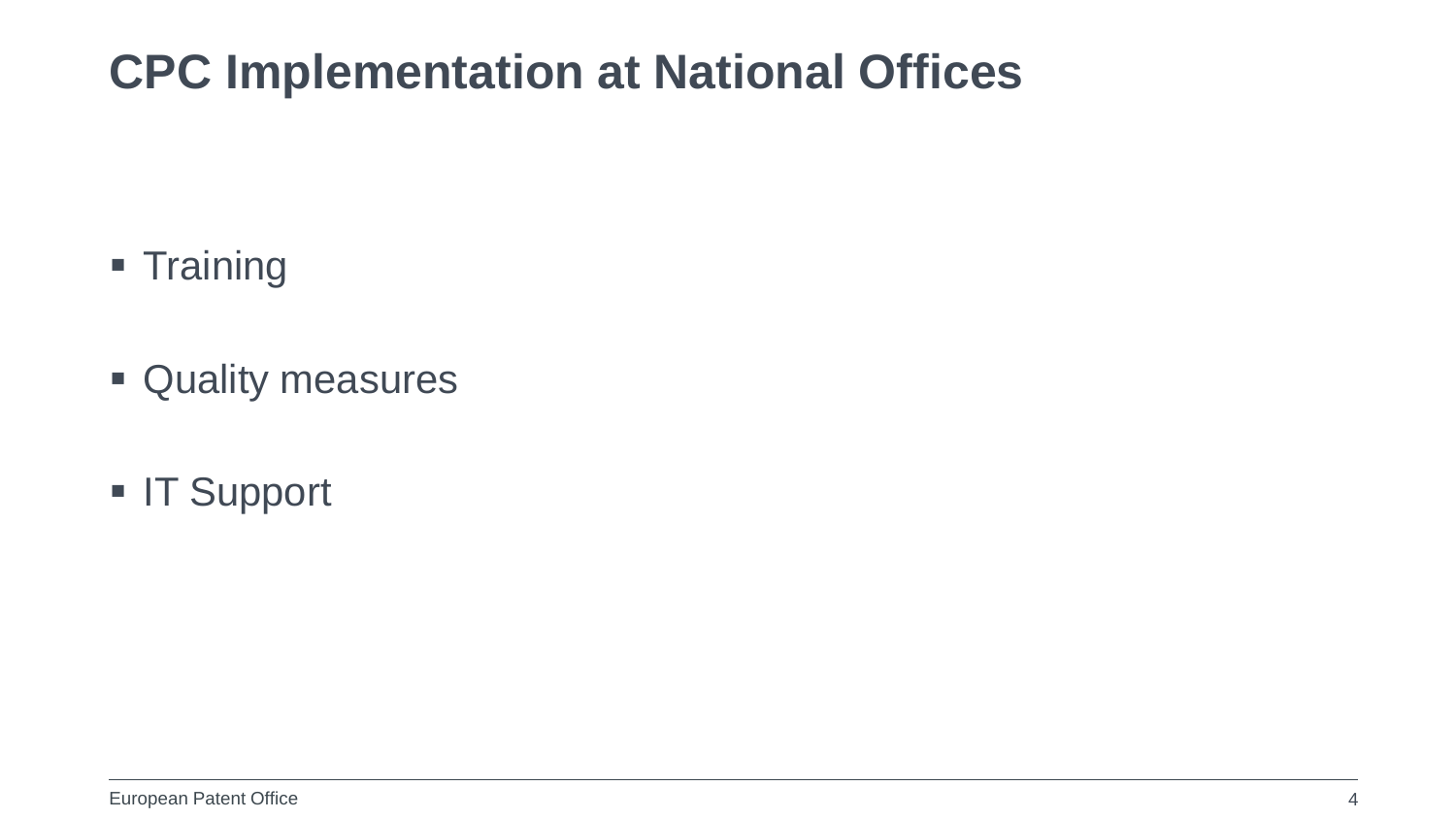## **CPC training**

- **CPC Scheme & Definitions**
- See **e-learning modules** on the cpcinfo.org website:
	- [Using CPC in](https://e-courses.epo.org/enrol/index.php?id=247) classification
	- [Practical and strategical aspects of the](https://e-courses.epo.org/enrol/index.php?id=318) CPC
- CPC General and Advanced training
- CPC Field-specific training material:

FST videos and training material on Epoxy:

[https://epoxy.epo.org/ \(](https://epoxy.epo.org/)follow the path: CPC >> CPC Presentation Material)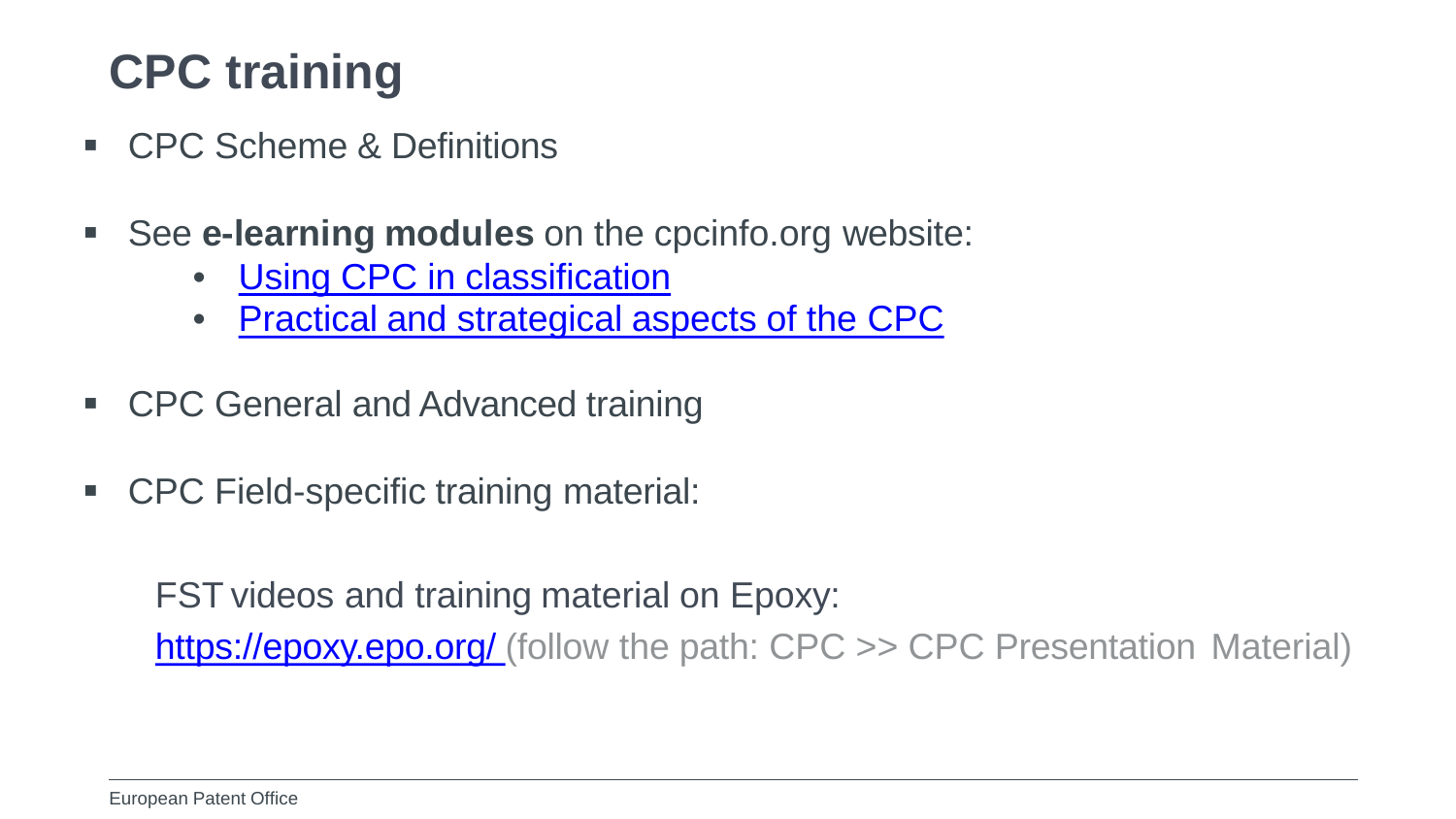## **CPC Field-Specific Training 2018**

**CPC Collective Field-Specific Training for National Offices**

|                                                                                                            | Day                         | <b>MM</b>                                                                                               | <b>ICT</b>                                                    | <b>HBC</b>                                                                        |
|------------------------------------------------------------------------------------------------------------|-----------------------------|---------------------------------------------------------------------------------------------------------|---------------------------------------------------------------|-----------------------------------------------------------------------------------|
| • 5-7 June 2018 at the EPO in The Hague                                                                    | Tuesday 5 June 2018<br>am   | F01P1, F02F1                                                                                            | G01Q                                                          | A61N2, A61N5, A61N5<br>A61N6, A61N10                                              |
| <b>3 tracks</b> – M&M, ICT and HBC                                                                         | Tuesday 5 June 2018<br>pm   | B63B, B63C, B63G,<br><b>B63H, B63J</b>                                                                  | G01R31-G01R35                                                 | B01J3 - B01J19,<br>B01J13, B01J19/0046                                            |
| <b>MM</b><br><b>Mechanics &amp; Mechatronics</b><br><b>ICT</b><br>Information and Communication Technology | Wednesday 6 June 2018<br>am | <b>F16K</b>                                                                                             | H04L12                                                        | C10G1/00-<br>C10G2300/00.<br>C10G2400/30,<br>C10L1/00- C10L1/08                   |
| <b>HBC</b><br>Health, Biotechnology & Chemistry                                                            | Wednesday 6 June 2018<br>pm | <b>B65G</b>                                                                                             | H01J49, F03H1,<br><b>H05K1</b>                                | G06F19/10+,<br>C40B30/02, C40B50/02,<br>G16H (former<br>G06F19/30+),<br>B82Y10/00 |
| $-4$ -5 fields / track                                                                                     | Thursday 7 June 2018<br>am  | B25C1/00-<br>B25C13/00//<br>B25F1/00-<br>B25F5/029.<br>B25G1/00-<br>B25G3/38.<br>B25H1/00-<br>B25H7/045 | B29C64/70, B33Y,<br>B29D99/00-<br>B29D99/0028.<br>B29D99/0089 | F16M11, F16M13,<br>F16G1, F16G5                                                   |
|                                                                                                            | Thursday 7 June 2018<br>pm  |                                                                                                         | Wrap up                                                       |                                                                                   |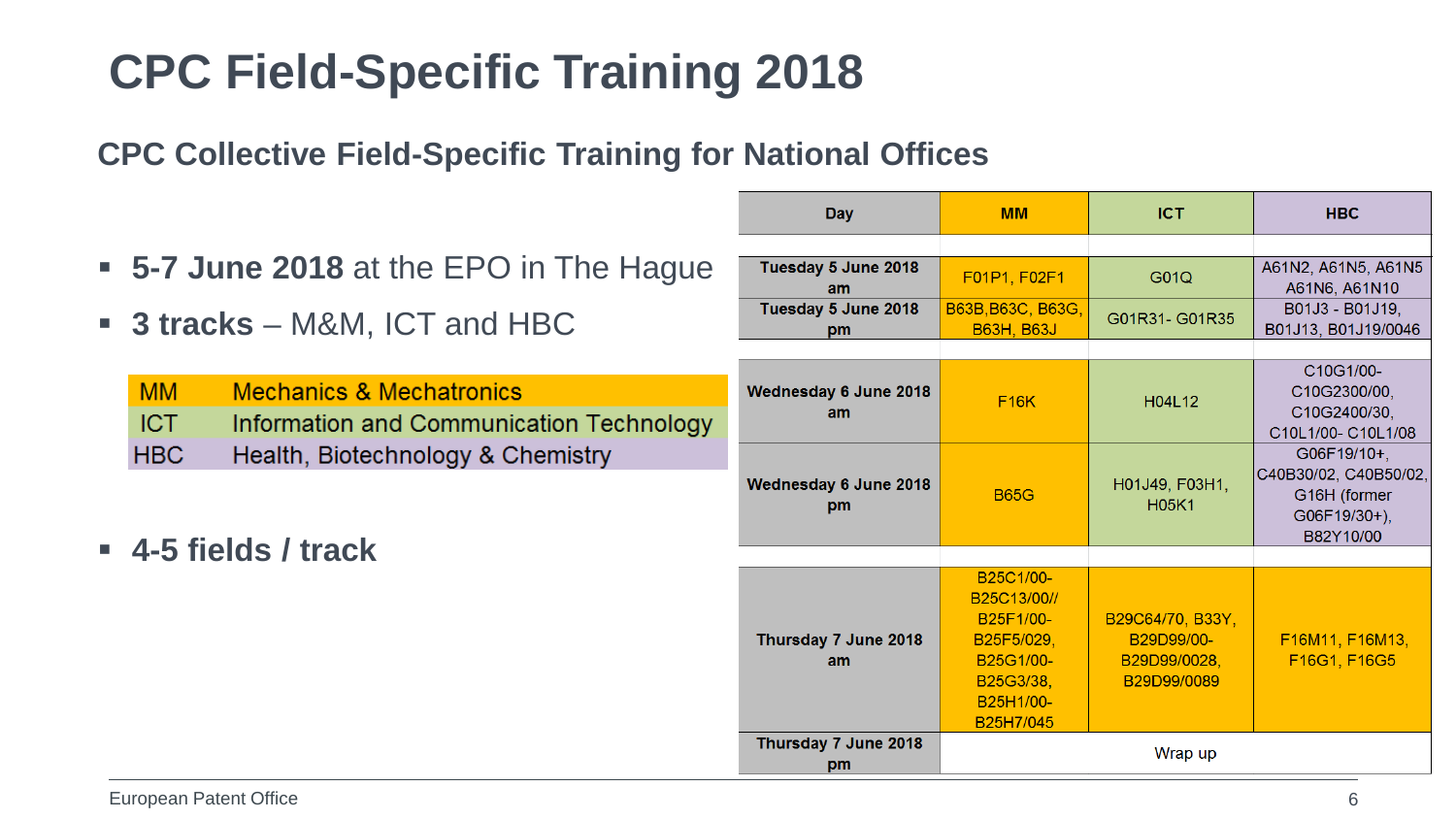#### **CPC Training on [www.cpcinfo.org](http://www.cpcinfo.org/)**

| Cooperative                                                                           | <b>L'around a horizontal asis</b> []                                                                                                                                                                                                                                  | e-lear<br>Europäische<br>Patentamt                                                          |
|---------------------------------------------------------------------------------------|-----------------------------------------------------------------------------------------------------------------------------------------------------------------------------------------------------------------------------------------------------------------------|---------------------------------------------------------------------------------------------|
| Patent                                                                                | F16M11/2028                                                                                                                                                                                                                                                           | luropean<br>latent Offic                                                                    |
| Classification<br>European Patent Office<br>United States Patent and Trademark Office | esse [for rolling, i.e. for creating a landscape portrait rolation]<br>F16M11/2035<br>*** {in more than one direction}                                                                                                                                                |                                                                                             |
|                                                                                       | F16M11/2042<br>esse [ COnstituted of several dependent joints)                                                                                                                                                                                                        |                                                                                             |
| Home                                                                                  | F16M11/205<br>esses {the axis of rotation intersecting in a single point e.g. gintual)                                                                                                                                                                                |                                                                                             |
| Latest news                                                                           |                                                                                                                                                                                                                                                                       |                                                                                             |
| About CPC                                                                             | <b>CPC Training</b>                                                                                                                                                                                                                                                   | CPC                                                                                         |
| Objectives<br>CPC Scheme and Definitions                                              |                                                                                                                                                                                                                                                                       |                                                                                             |
| <b>CPC Revisions</b>                                                                  | The EPO and the USPTO have jointly prepared CPC training material to support<br>Search Enter search term<br>Go                                                                                                                                                        |                                                                                             |
| <b>CPC Concordances</b>                                                               | users in their learning process of the CPC classification system.                                                                                                                                                                                                     |                                                                                             |
| <b>CPC</b> Training                                                                   | Use the links below to access the material<br>$\triangle$ uspto                                                                                                                                                                                                       |                                                                                             |
| Events                                                                                |                                                                                                                                                                                                                                                                       |                                                                                             |
| Publications                                                                          | • CPC Field Specific training                                                                                                                                                                                                                                         | e-learning centre > Courses > Courses > CPI                                                 |
| Press releases                                                                        | Following this link you can access the EPO learning platform (registration                                                                                                                                                                                            | ⋒                                                                                           |
| Links                                                                                 | required, free of charge) was you can consult some CPC Field Specific Training<br>recorded lectures where CPC expures evolain the classification practice in their                                                                                                    |                                                                                             |
| FAQ                                                                                   | repsective fields of expertise.                                                                                                                                                                                                                                       | Information                                                                                 |
| Archive                                                                               |                                                                                                                                                                                                                                                                       |                                                                                             |
| Contact Us                                                                            | · Course "Using CPC in classification"                                                                                                                                                                                                                                |                                                                                             |
|                                                                                       |                                                                                                                                                                                                                                                                       | <b>INTRODUCTION</b>                                                                         |
|                                                                                       | · CPC General course                                                                                                                                                                                                                                                  |                                                                                             |
| Sitemap                                                                               | • CPC Essentials                                                                                                                                                                                                                                                      | This course consists of 24 recorded let<br>presentations contain examples from n            |
|                                                                                       | · Part A - introduction to CPC Essentials and patent classification systems                                                                                                                                                                                           |                                                                                             |
|                                                                                       | - Part B - CPC Scheme                                                                                                                                                                                                                                                 |                                                                                             |
|                                                                                       | - Part C - CPC Scheme Definitions                                                                                                                                                                                                                                     | <b>RECORDED LECT</b>                                                                        |
|                                                                                       |                                                                                                                                                                                                                                                                       |                                                                                             |
|                                                                                       | This Script is copyrighted material and remains the intellectual work and property<br>of the European Patent Office (EPO). It is shared free of charge "as is" for the use<br>of training exclusively, without ensuring that it is free from any errors or omissions. | Here you can access the recorded p<br>presentations cover the rules and cri<br>and examples |
|                                                                                       | No warranty of any kind either express or implied is given. Any direct,<br>indirect, special, incidental, punitive, exemplary or consequential damage(s),<br>losses of data, profits or revenues arising out of or in connection with the use or                      | You can view each video in its entire                                                       |
|                                                                                       | inability to use the EPO's Script are the liability of the user, even if the EPO is<br>advised of the possibility of such damage(s).                                                                                                                                  | <b>SECTION A</b>                                                                            |
|                                                                                       |                                                                                                                                                                                                                                                                       | A61N2: Magnetotherapy, A61N5                                                                |
|                                                                                       | List of technical areas where Combination Sets are used.                                                                                                                                                                                                              |                                                                                             |
|                                                                                       |                                                                                                                                                                                                                                                                       | <b>SECTION B</b>                                                                            |
|                                                                                       | General training on Combination Sets                                                                                                                                                                                                                                  | B01J3-B01J19: Reactors (Philipp                                                             |
|                                                                                       | Training material on Combination Sets in the Polymers area                                                                                                                                                                                                            | B25C: Hand-held nailing or stapl                                                            |
|                                                                                       |                                                                                                                                                                                                                                                                       |                                                                                             |



#### European Patent Office **1986 March 2018 March 2018 March 2018** 7 March 2019 March 2019 March 2019 Training.html 7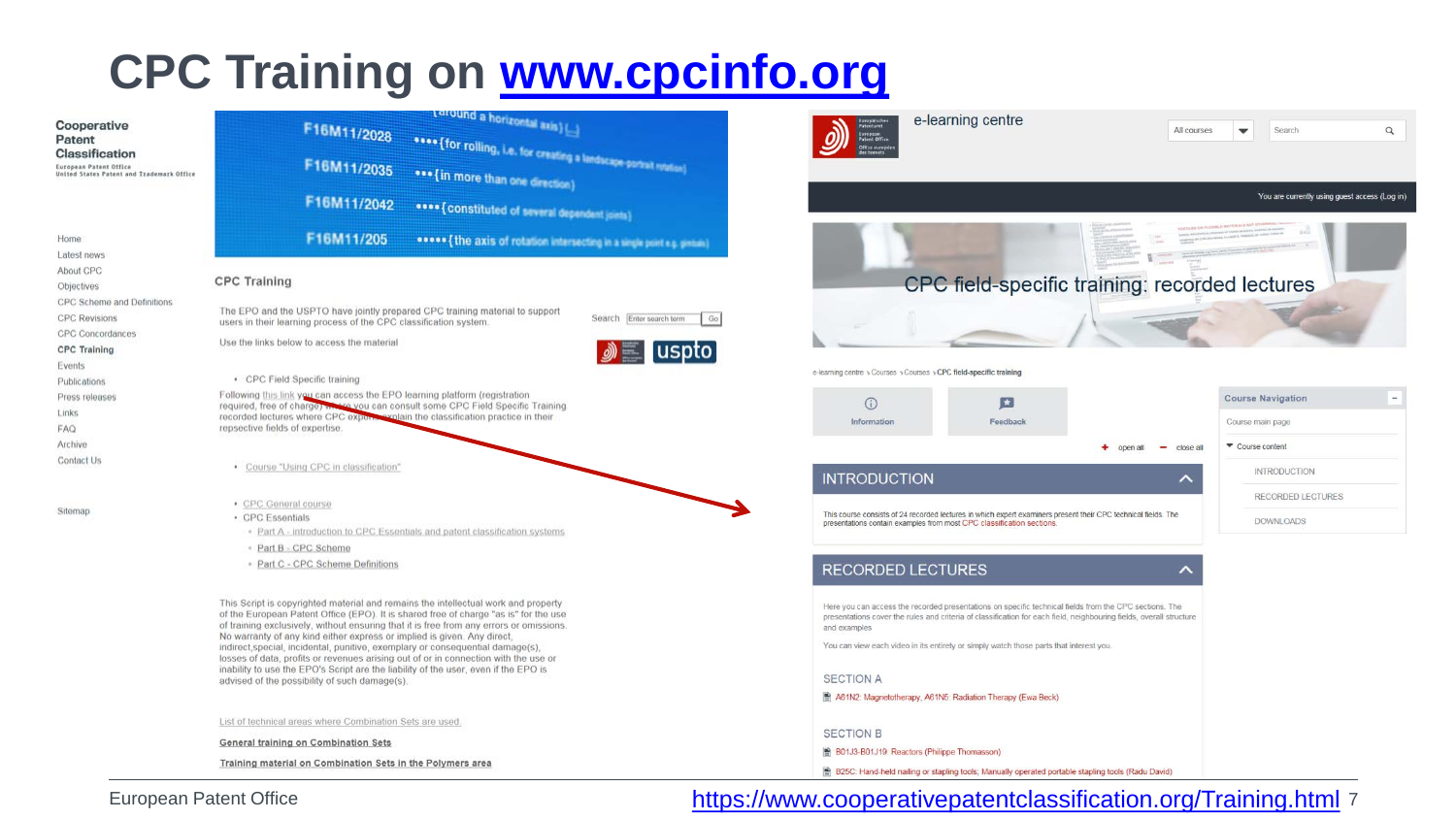### **CPC Field-Specific Training 2019**

**CPC Collective Field-Specific Training for National Offices**

- **4-6 June 2019** at the EPO in **Munich**
- Input for technical fields to be covered?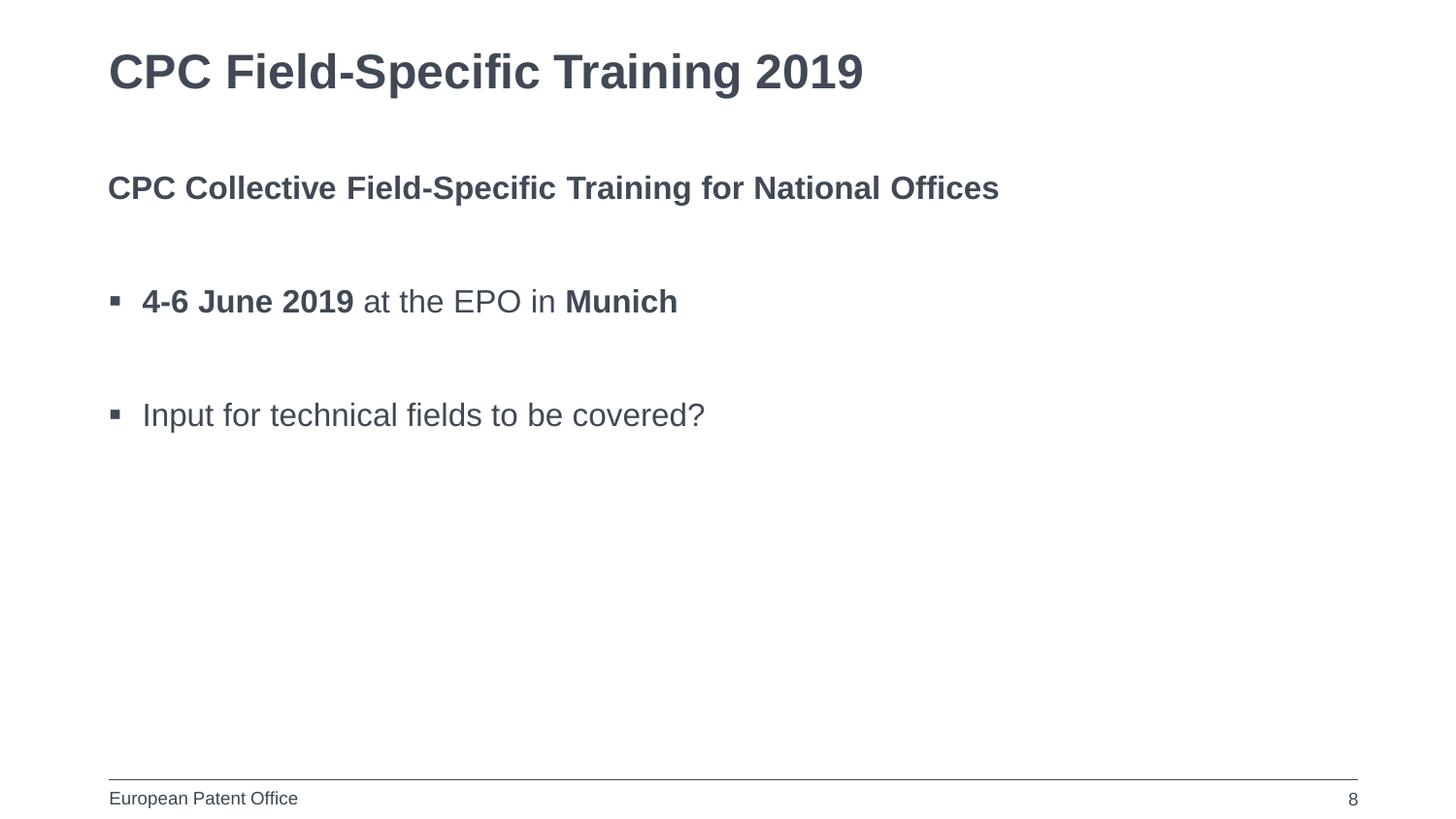#### **IT Matters**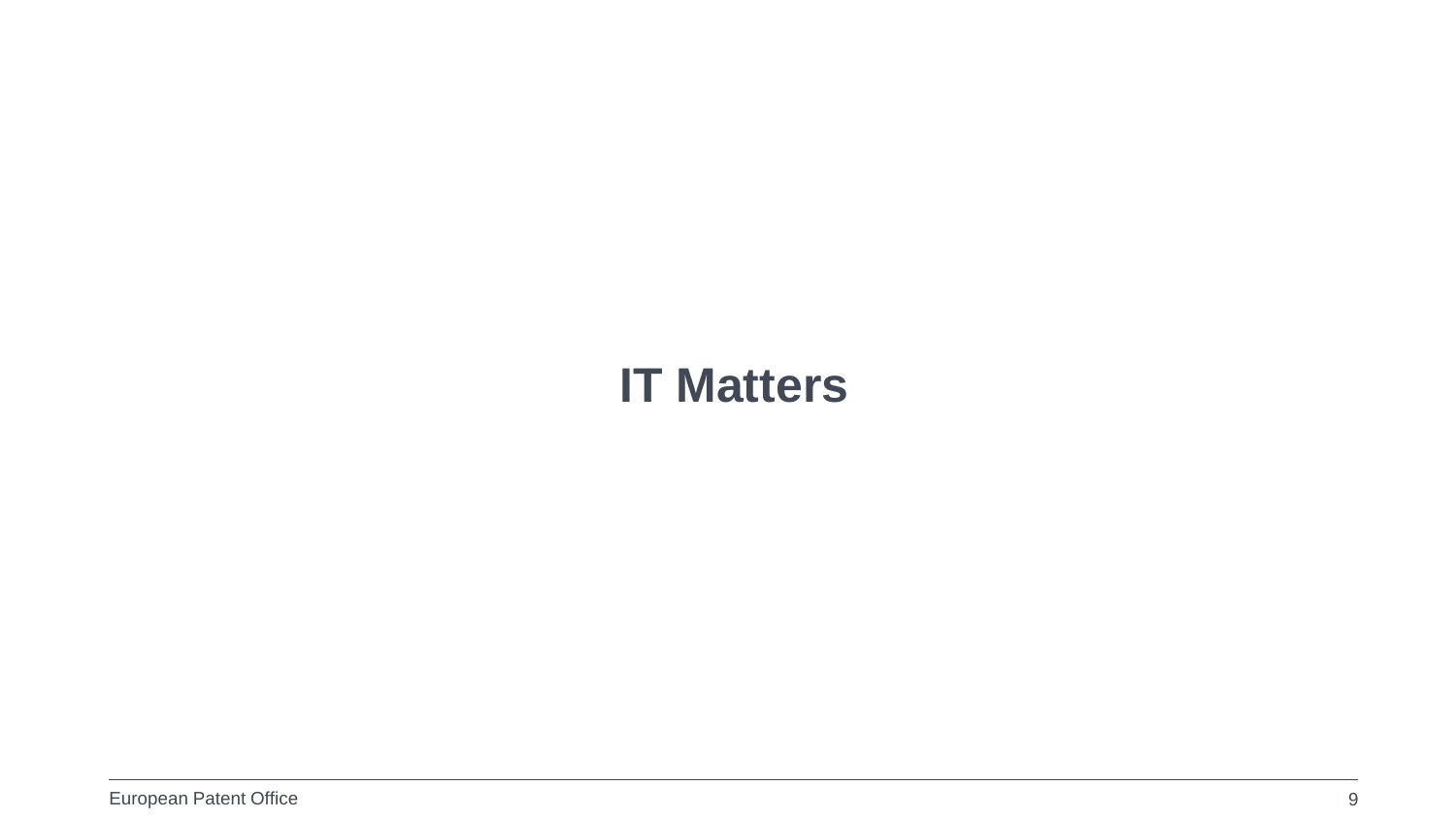#### **IT Matters**

- OPS RESTful web services
- How to send CPC data to the EPO?
	- − bibliographic data stream
	- − separate file
	- − web services
- $\blacksquare$  How to send reclassified data to the FPO?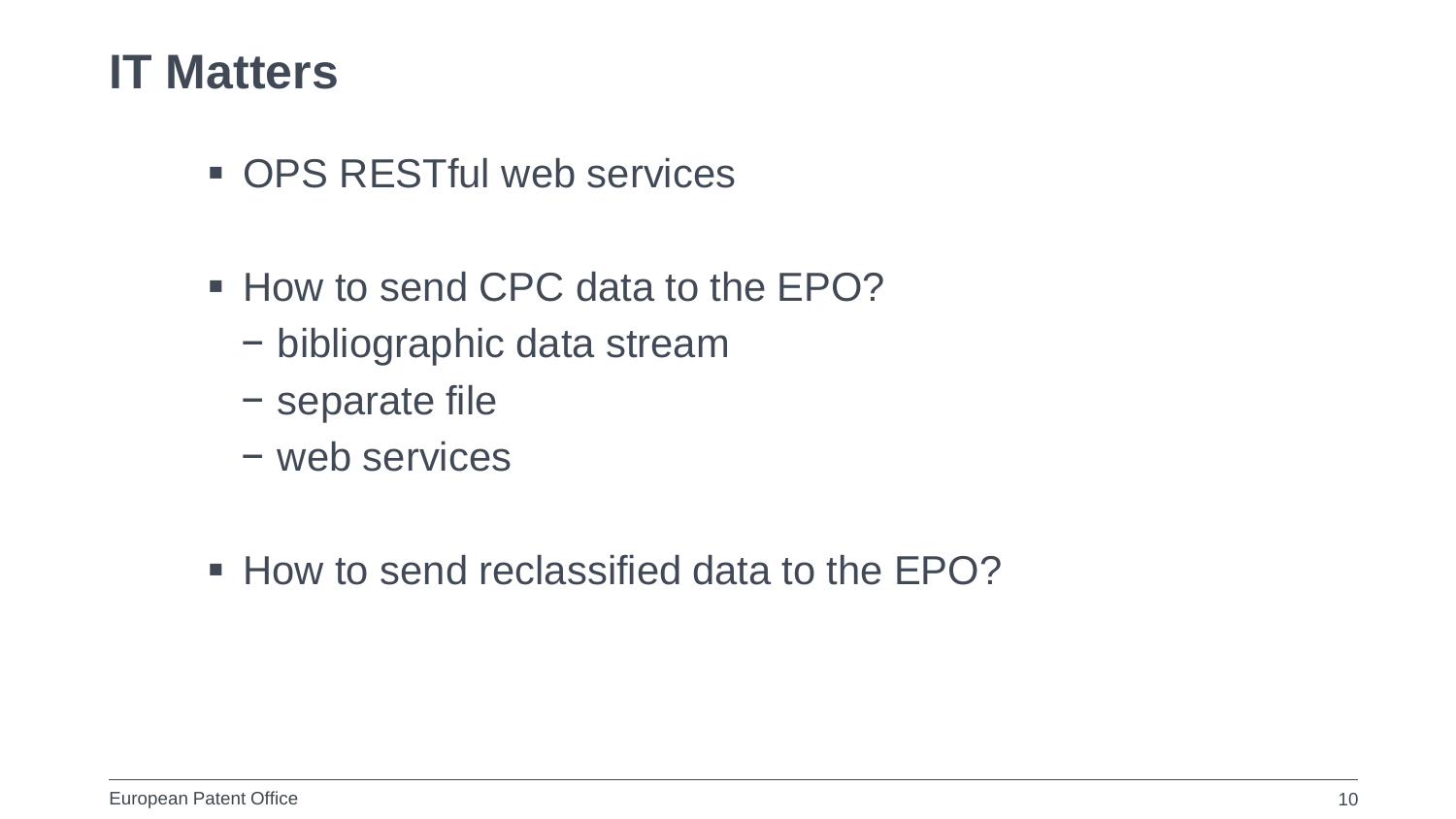#### **OPS RESTful web services**

[Open Patent Services](http://ops.epo.org/) (OPS) is a web service which provides access to the EPO's data via a standardised XML interface. It does this using RESTful architecture. Details at [http://ops.epo.org](http://ops.epo.org/)

- Current version 3.2 (released November 2017)
- Next changes expected with CPC-INTL
- API specification, documentation, CPC schema, etc. accessible at [https://www.epo.org/searching-for-patents/data/web](https://www.epo.org/searching-for-patents/data/web-services/ops.html%23tab-3)[services/ops.html#tab-3](https://www.epo.org/searching-for-patents/data/web-services/ops.html%23tab-3)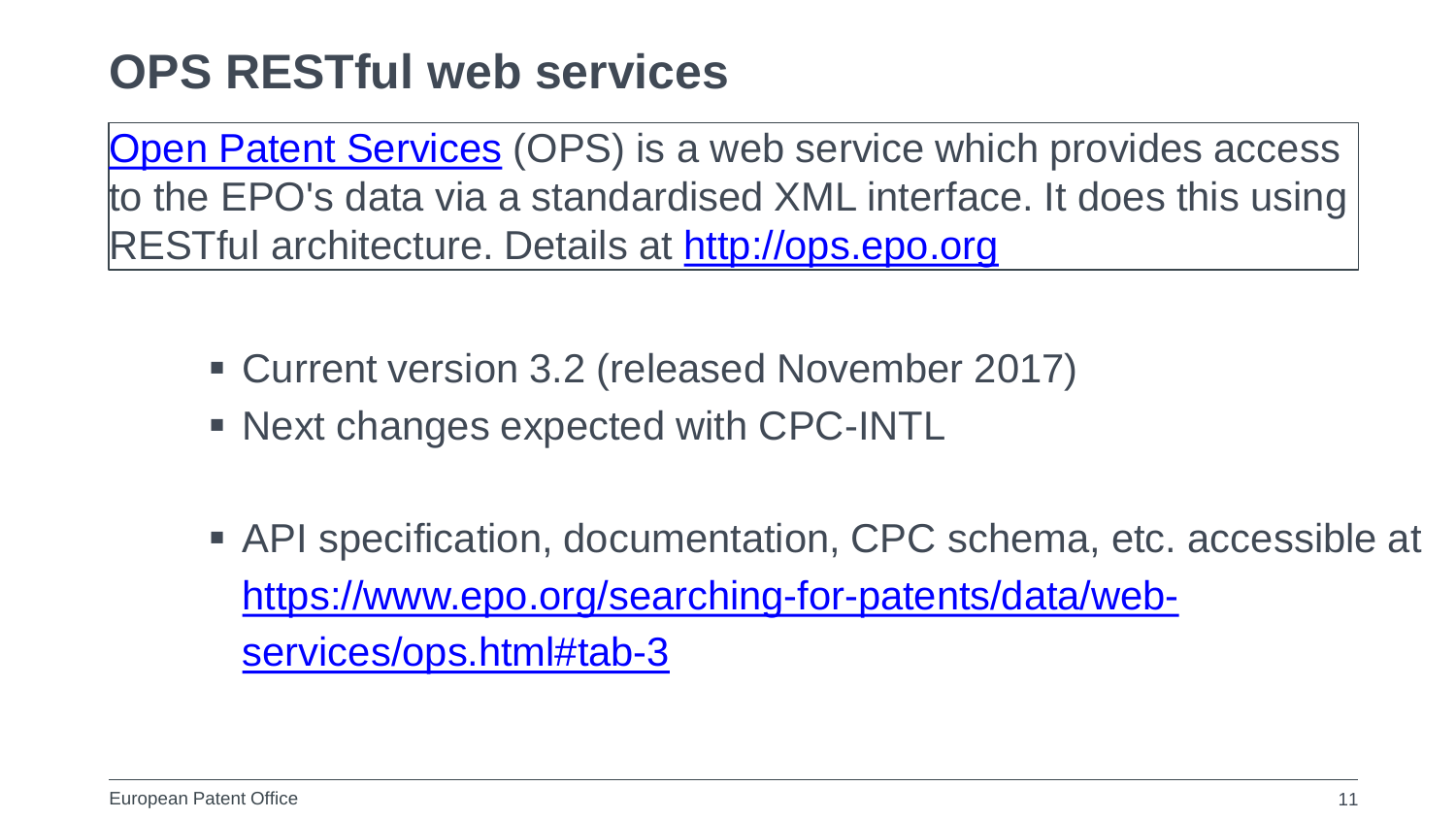#### **Classification services under OPS**

The classification web services focus on classification related to:

**CPC** retrieval

e.g. GET [http://ops.epo.org/rest-services/classification/cpc/](http://ops.epo.org/rest-services/classification/cpc/%5Bclassificationsymbol%5D?query-string)**[classificationsymbol]?query-string**

- CPC media retrieval (gif, jpeg, png, tif, wav, mp3, etc...) e.g. GET [http://ops.epo.org/rest-services/classification/cpc/](http://ops.epo.org/rest-services/classification/cpc/media/%5Bimage-name)**media/[image-name]**
- CPC symbol search

e.g. GET [http://ops.epo.org/restservices/classification/cpc/](http://ops.epo.org/restservices/classification/cpc/search/?q=%5BQUERY%20STRING%5D)**search/?q=[QUERY STRING]**

• Classification mapping service e.g. GET [http://ops.epo.org/rest-services/classification/](http://ops.epo.org/rest-services/classification/map/%5Binputformat%5D/%5Bclassification-symbol%5D/%5Boutput-format%5D)**map/[inputformat]/[classification[symbol\]/\[output-format\]](http://ops.epo.org/rest-services/classification/map/%5Binputformat%5D/%5Bclassification-symbol%5D/%5Boutput-format%5D)**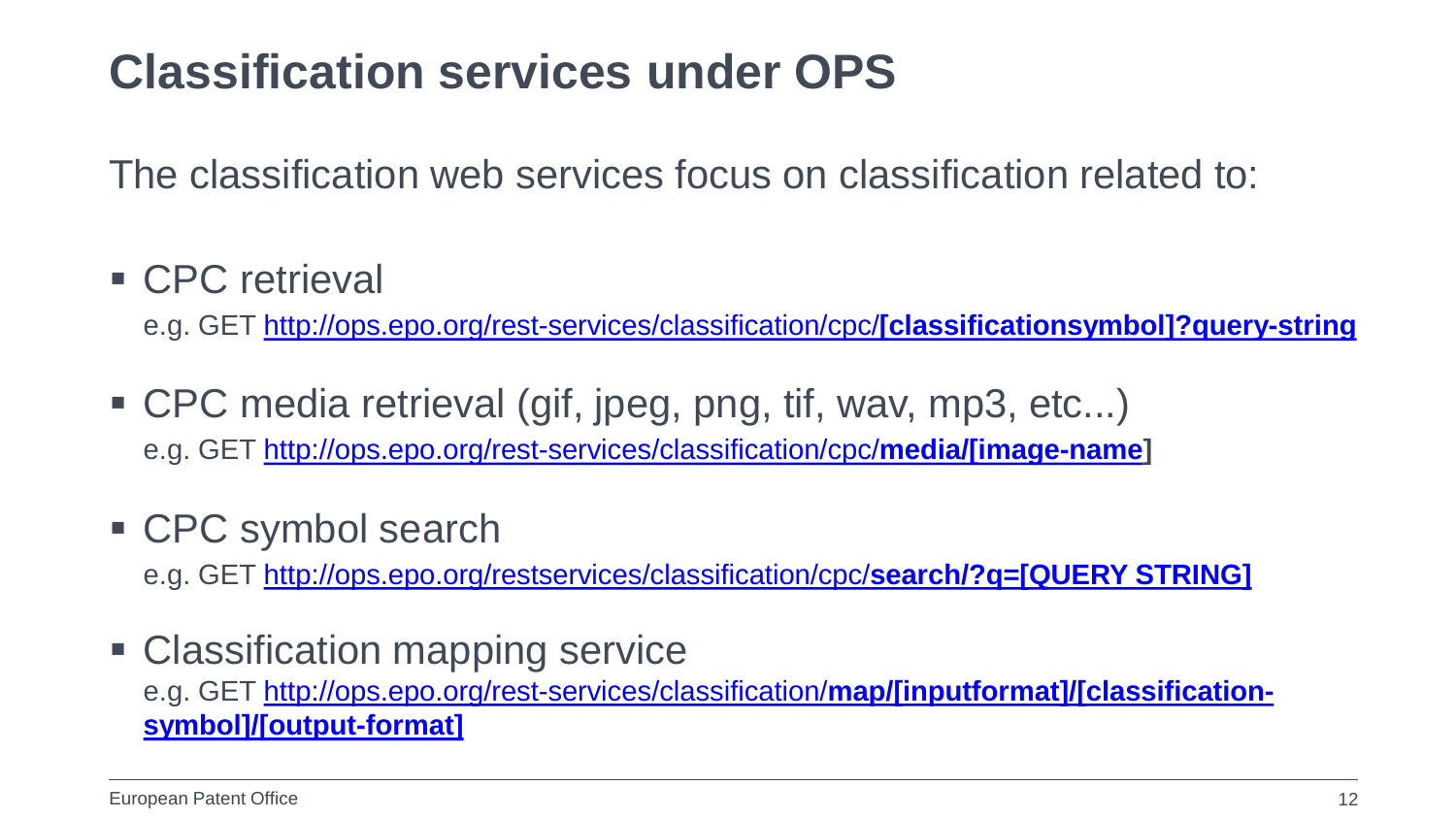#### **How to send CPC data to the EPO?**

- CPC classification data from National Offices is submitted according to **ST.36 format** while considering the **ST.8-based CPC allocation standard**
- CPC symbols are subject to some **validation** before loading into DocDB
- **Options for data submission by a National Office:** 
	- 1. Included in the **bibliographic data stream** (with IPC)
	- 2. **Separate file** for CPC classification data and limited bibliographic data
	- 3. **Web services** with feedback retrieval on batch status (accept/reject)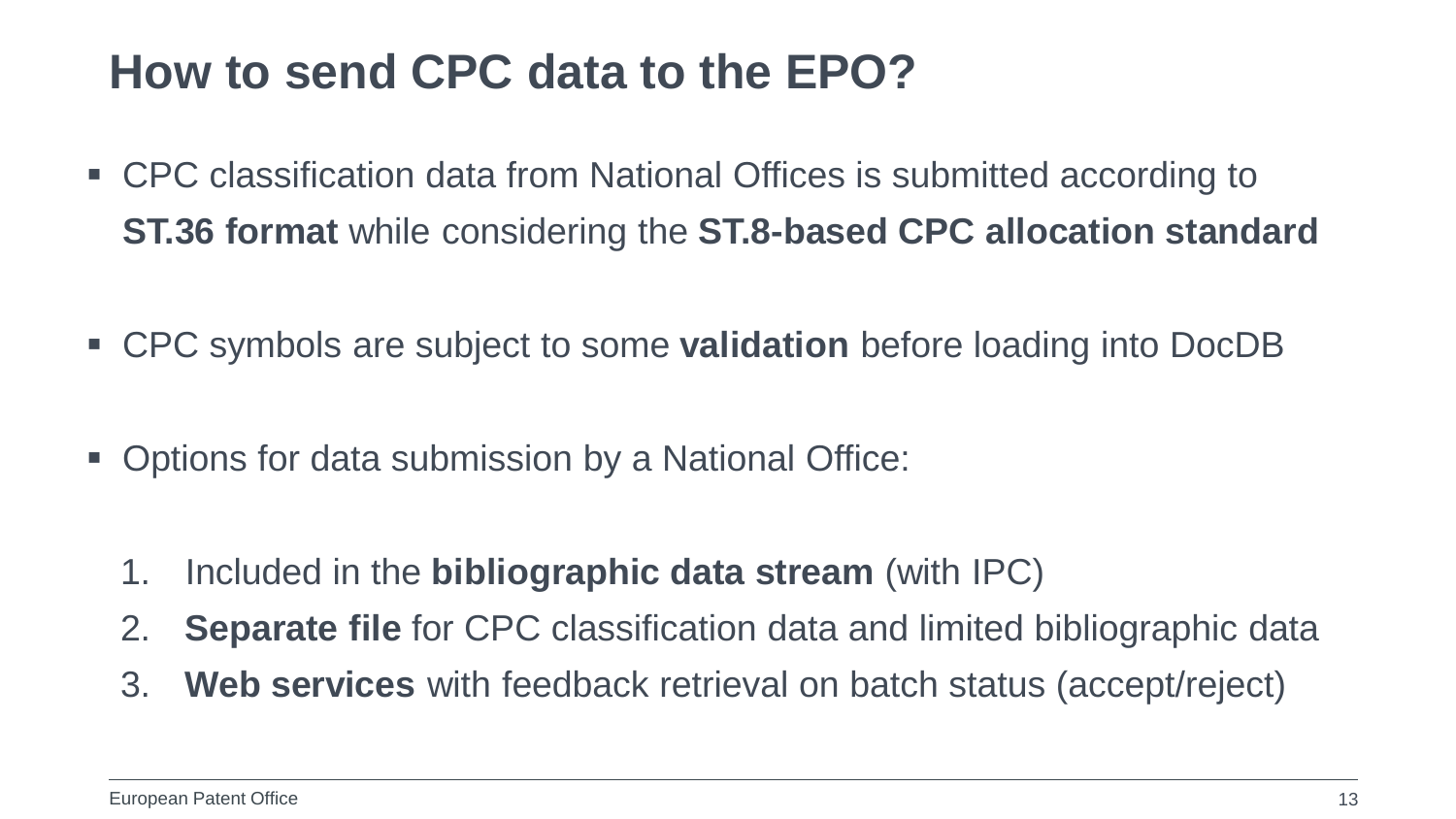#### **How to send CPC data to EPO**

■ The current bibliographic data format is based on ST.36/CPC allocation standard (complementary with ST.8) and DocDB XML format.

| <b>Position(s)</b> | <b>Content</b>                                 | <b>Values</b>               |
|--------------------|------------------------------------------------|-----------------------------|
| 1                  | Section                                        | $A, \ldots, H, Y$           |
| 2,3                | <b>Class</b>                                   | $01, \ldots, 99$            |
| $\overline{4}$     | <b>Subclass</b>                                | $A, \ldots, Z$              |
| 5 to 8             | Main Group (right aligned)                     | 1,,9999, blank              |
| 9                  | Separating character                           | $/$ ("Slash")               |
| 10 to 15           | Subgroup (left aligned)                        | 00,,999999, blank           |
| 16 to 19           | For future use                                 | 4 blanks                    |
| 20 to 27           | Version indicator                              | <b>YYYYMMDD</b> date format |
| 28                 | <b>Classification level</b>                    | blank                       |
| 29                 | First or later position of symbol              | F,L                         |
| 30                 | Classification value (invention or additional) | I, A                        |
| 31 to 38           | <b>Action date</b>                             | <b>YYYYMMDD</b> date format |
| 39                 | Original or reclassified data                  | B, R                        |
| 40                 | Source of classification data                  | H, C, G                     |
| $41 - 42$          | Generating office                              | AA,,ZZ (ST.3)               |
| 43-50              | For future use                                 | 8 blanks                    |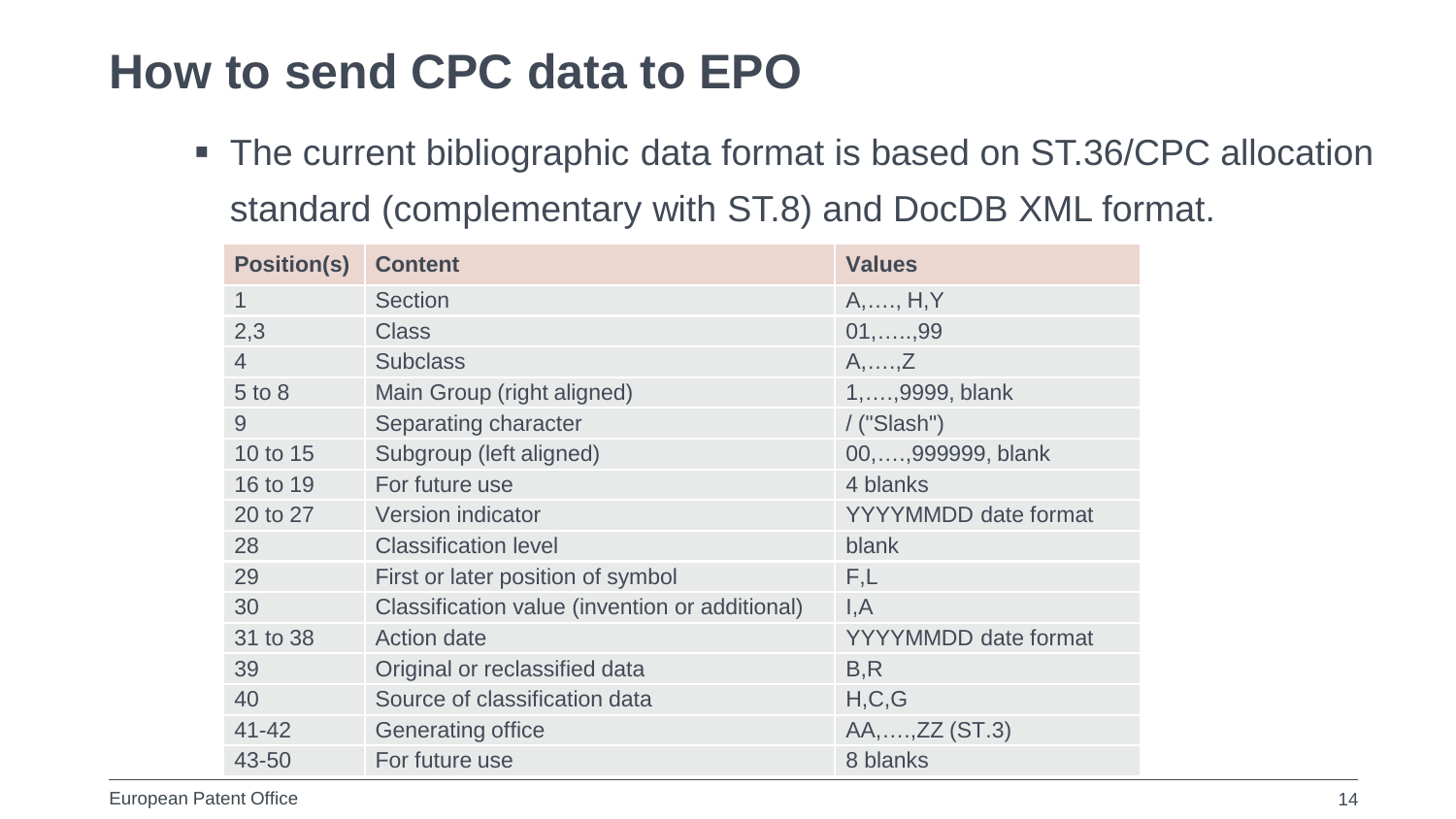#### **CPC data submission in bibliographic data stream**

- Front-file / Back-file using the simple-patent-document-v2-1-1 schema (DTD)
- DTD can be requested through [frontoffice@epo.org](mailto:frontoffice@epo.org) or accessible at <http://epoxy.epo.org/> (<https://epoextsa.epo.org/nos/>)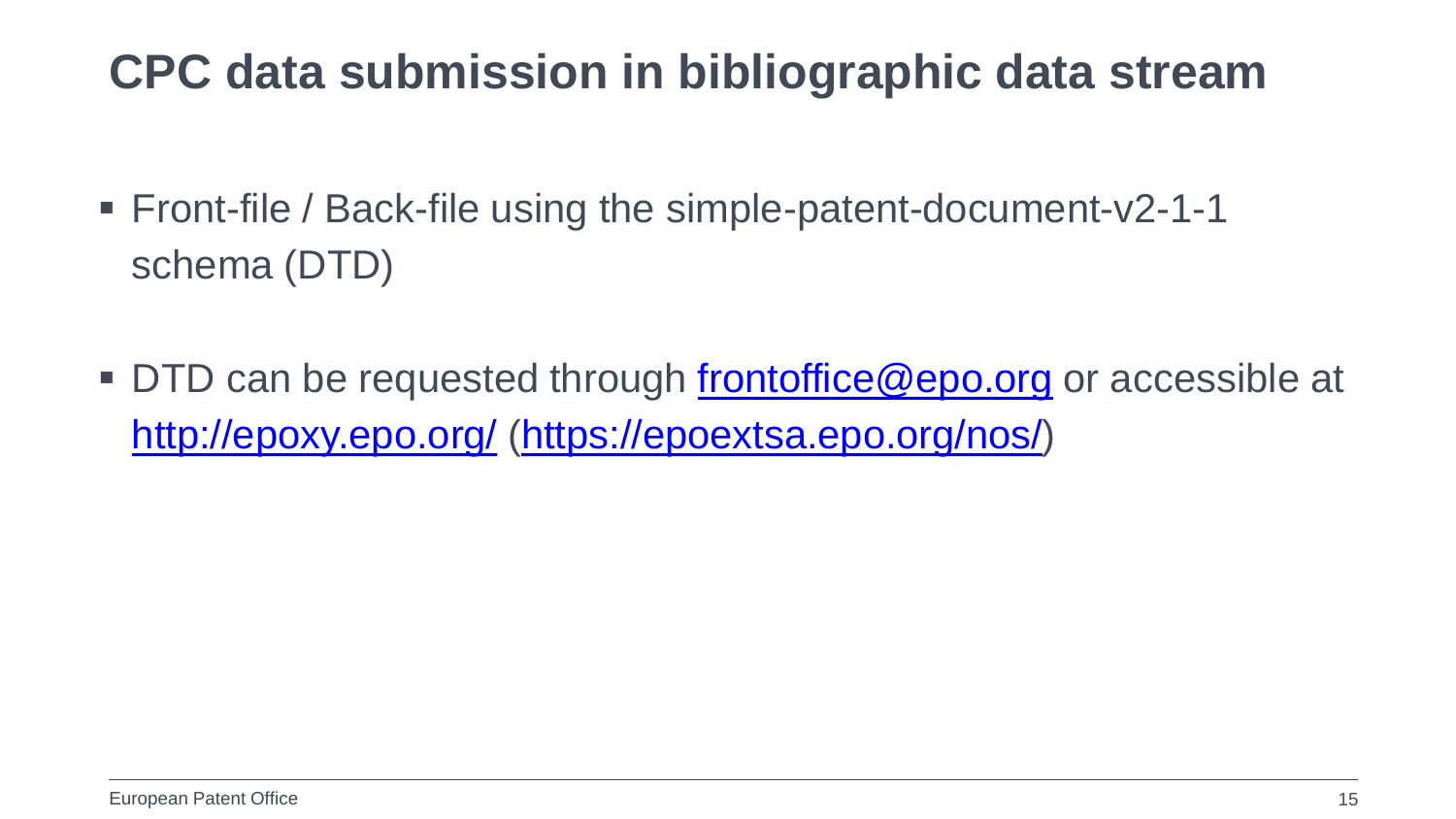#### **CPC data submission as separate file**

- With symbol formatting in
	- − expanded tagged structure (no slash separator needed), e.g.
		- <section>H</section> <class>04</class> <subclass>L</subclass> <main-group>29</main-group> <subgroup>08585</subgroup>
	- − as string of characters with/without spaces, but mandatory slash separator
- CPC ST.8 validation rules apply for symbols, breakdown-symbols ("2000" symbols) and C-set symbols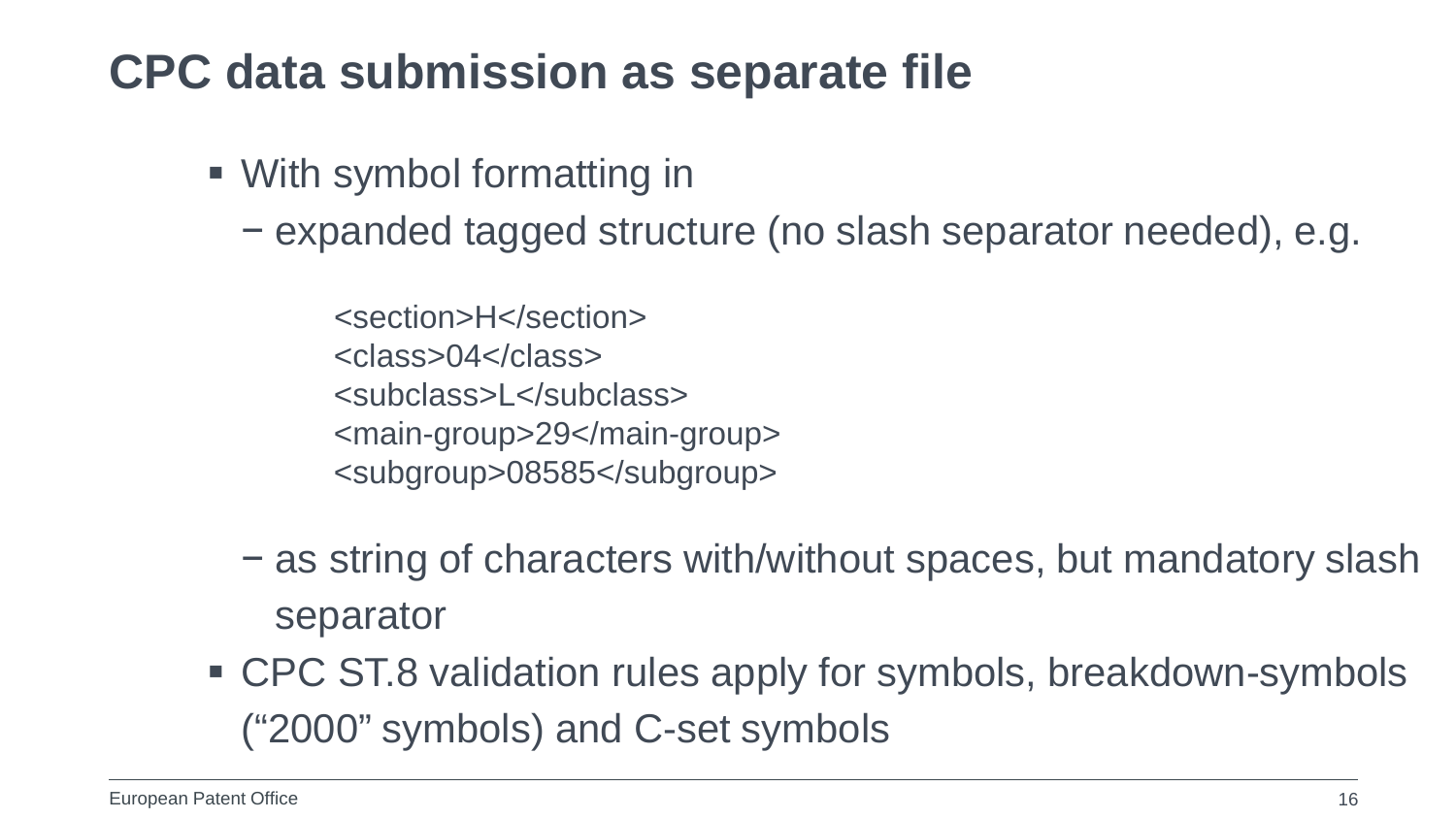#### **CPC data submission through web services (1/7)**

- Web services active through Patnet (Epoxy user-id/password).
- Web service provides a means for a National Office to submit collections of patent documents with CPC allocations (single symbols and C-sets).
- Current data loading processes in place do not support the update of only one symbol. Only replacement of full set of symbols.
- Web service allows the **update of a single symbol**.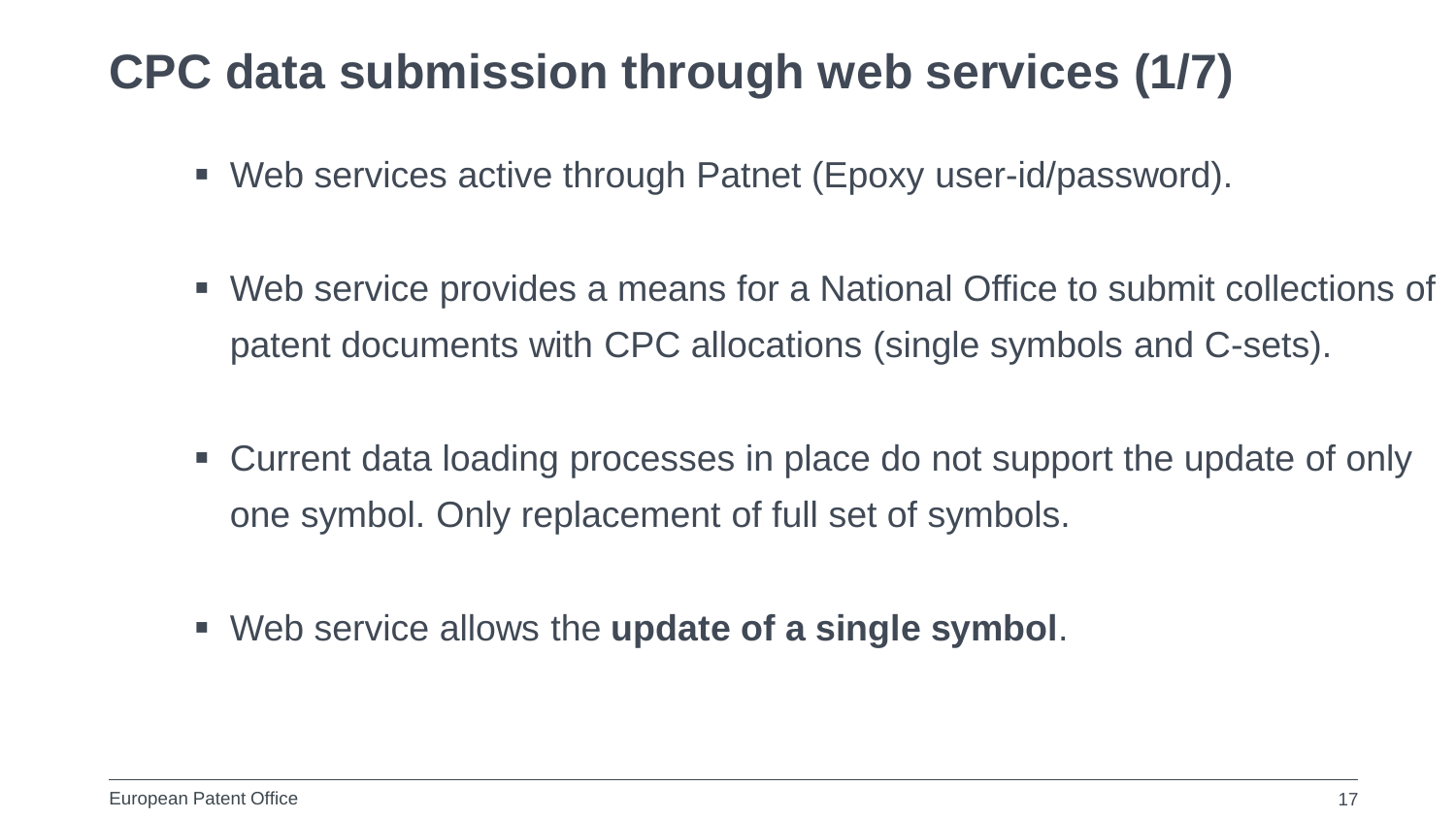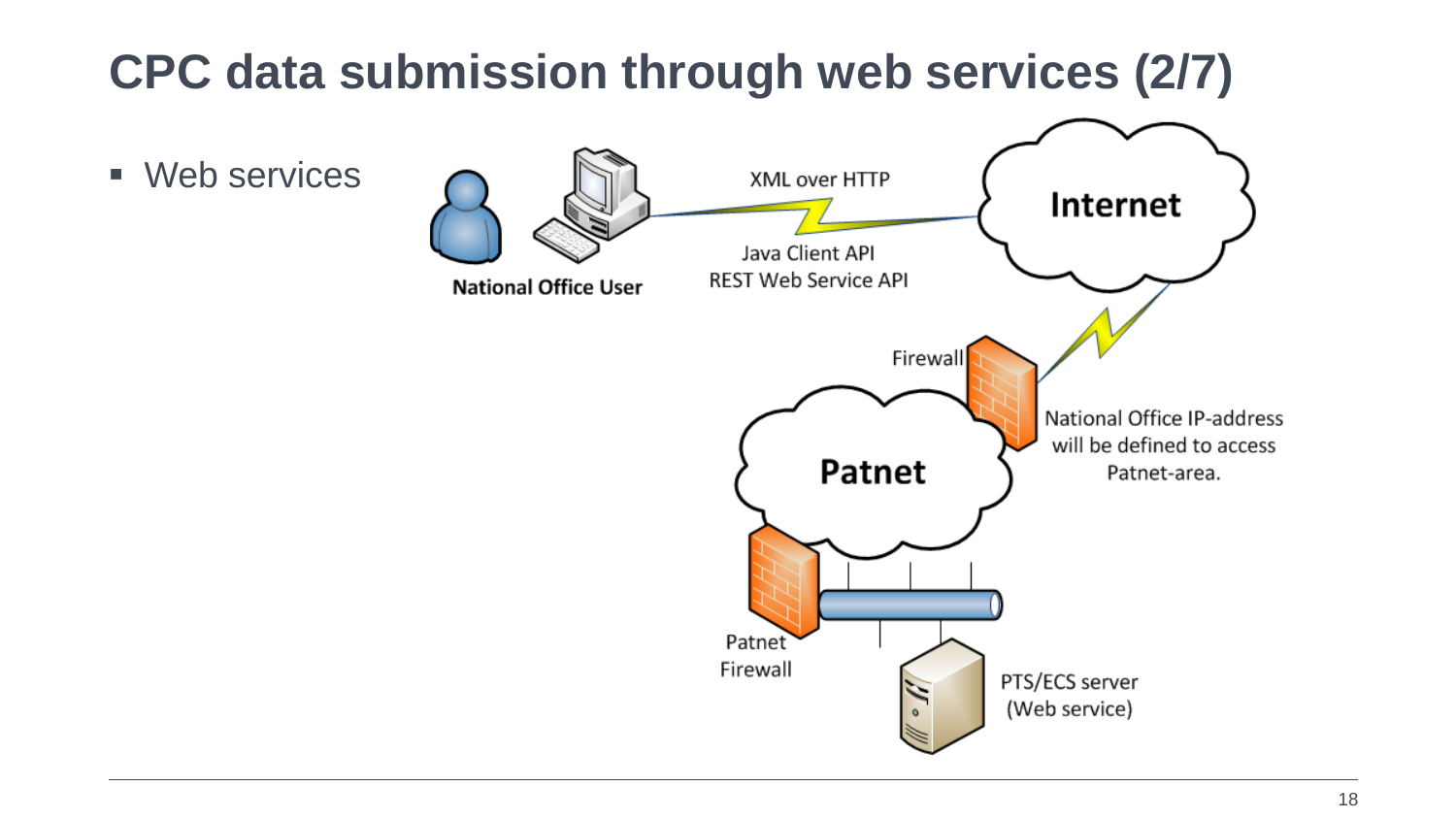#### **CPC data submission through web services (3/7)**

- To support single symbol update, the web service expects a so-called "**Optimised XML**" (OX) format, which will allow the possibility to modify a single allocation (reclassification).
- A separate **transformation service** is provided that allows a National Office to transform their ST.36 XML format to the OX format so that it can be processed by the web-service (JAVA-API).
- Every batch of submitted data (transaction) will be posted in a staging area at the EPO and processed in a nightly batch process, that will upload and validate the data.
- Validation of data (valid symbol, INV, ADD, etc.)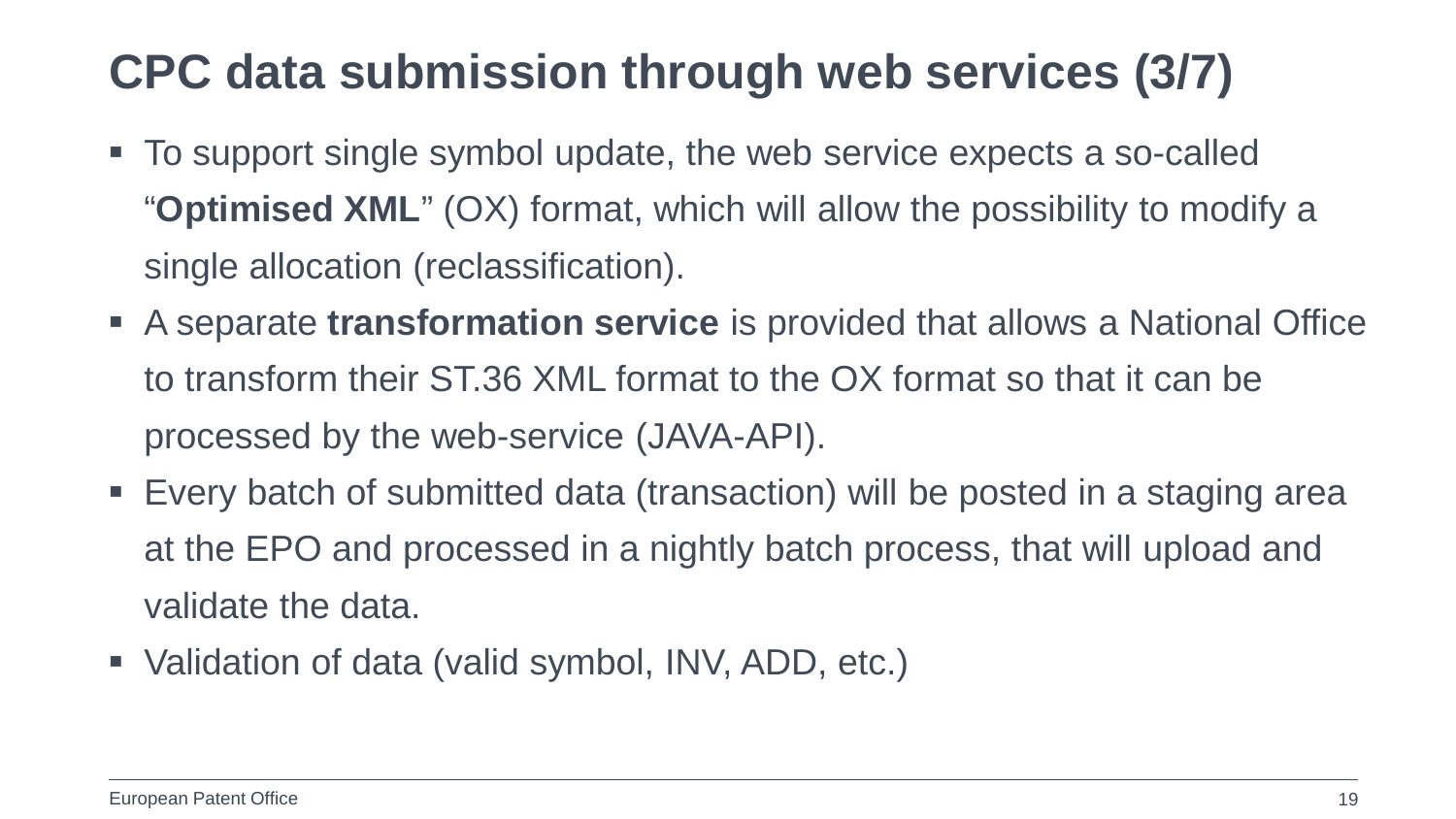#### **CPC data submission through web services (4/7)**

#### **Common errors**

- No action date
- No First/Later indicator present
- **Multiple First indicators present on one publication**
- Date not in the correct format (YYYYMMDD)
- Missing tags from the standard
- **Invention indicator on additional only symbol**
- **EX Combination set consisting of only one symbol**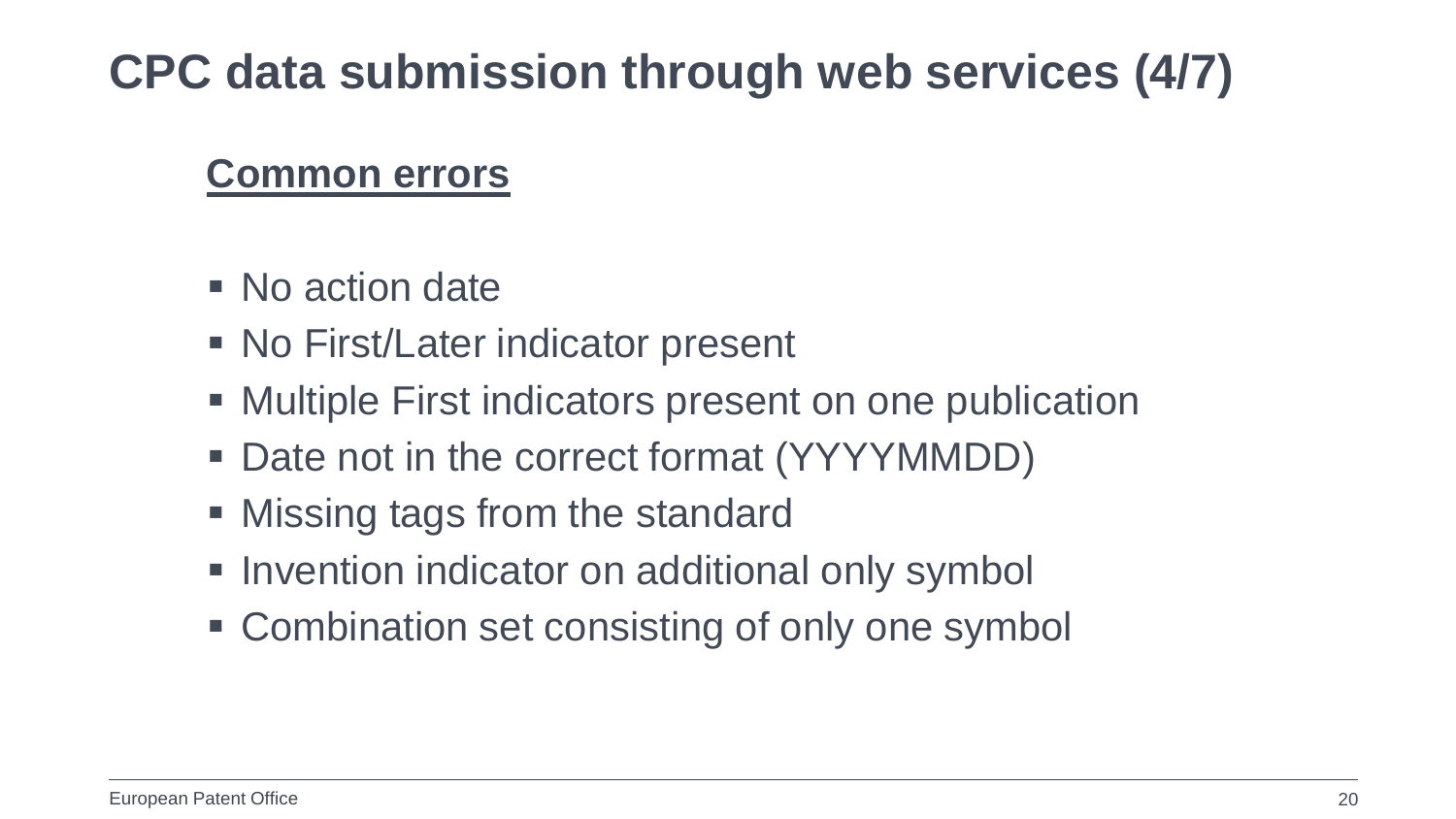#### **CPC data submission through web services (5/7)**

 <further-cpc> <classification-cpc> <cpc-version-indicator> <date>20130101</date> </cpc-version-indicator> <section>G</section> <class>01</class> <subclass>N</subclass> <main-group>2800</main-group> <subgroup>52</subgroup> <symbol-position>L</symbol-position> <classification-value>I</classification-value> <generating-office> <country>EP</country> </generating-office> <action-date> <date>2018-10-05</date> </action-date> <classification-status>B</classification-status> <classification-data-source>H</classification-data-source> </classification-cpc> action-date not in correct YYYYMMDD format " $2000$ " symbol should be " $A$ " = additional only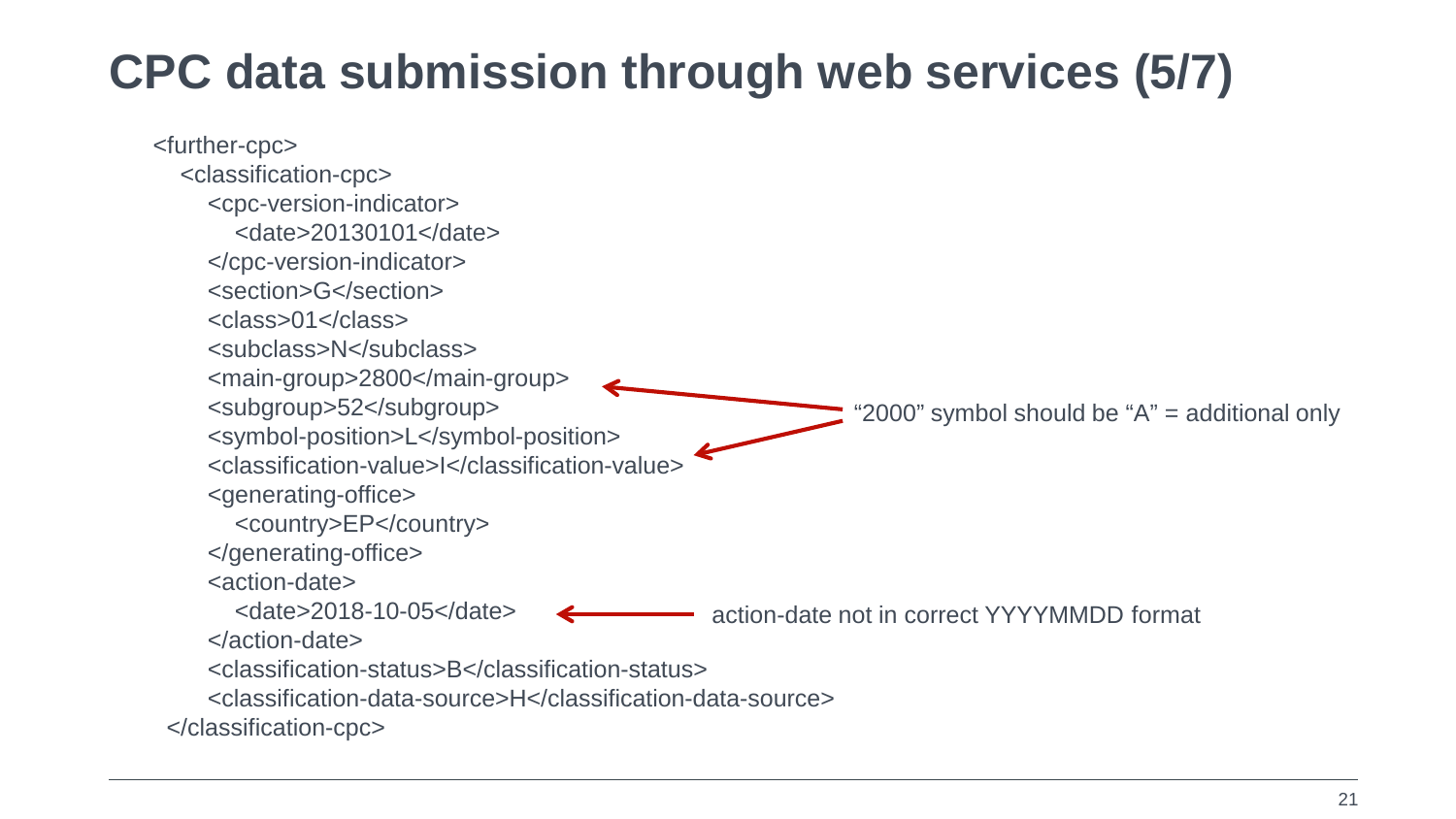#### **CPC data submission through web services (6/7)**

<combination-set sequence="**8**"> <group-number>**1**</group-number> <combination-rank> <rank-number>1</rank-number> <patent-classification> <classification-scheme office="**EP**" scheme="**CPC**"> <date>**20140201**</date> </classification-scheme> <classification-symbol> <section>**C**</section> <class>**08**</class> <subclass>**L**</subclass> <main-group>**23**</main-group> <subgroup>**06**</subgroup> </classification-symbol> <symbol-position>**L**</symbol-position> <classification-value>**I**</classification-value> <classification-status>**B**</classification-status> <classification-data-source>**H**</classification-data-source> <generating-office>**CN**</generating-office> <action-date> <date>**20140815**</date> </action-date> </patent-classification>

</combination-rank>

second and/or more combination sets need to be added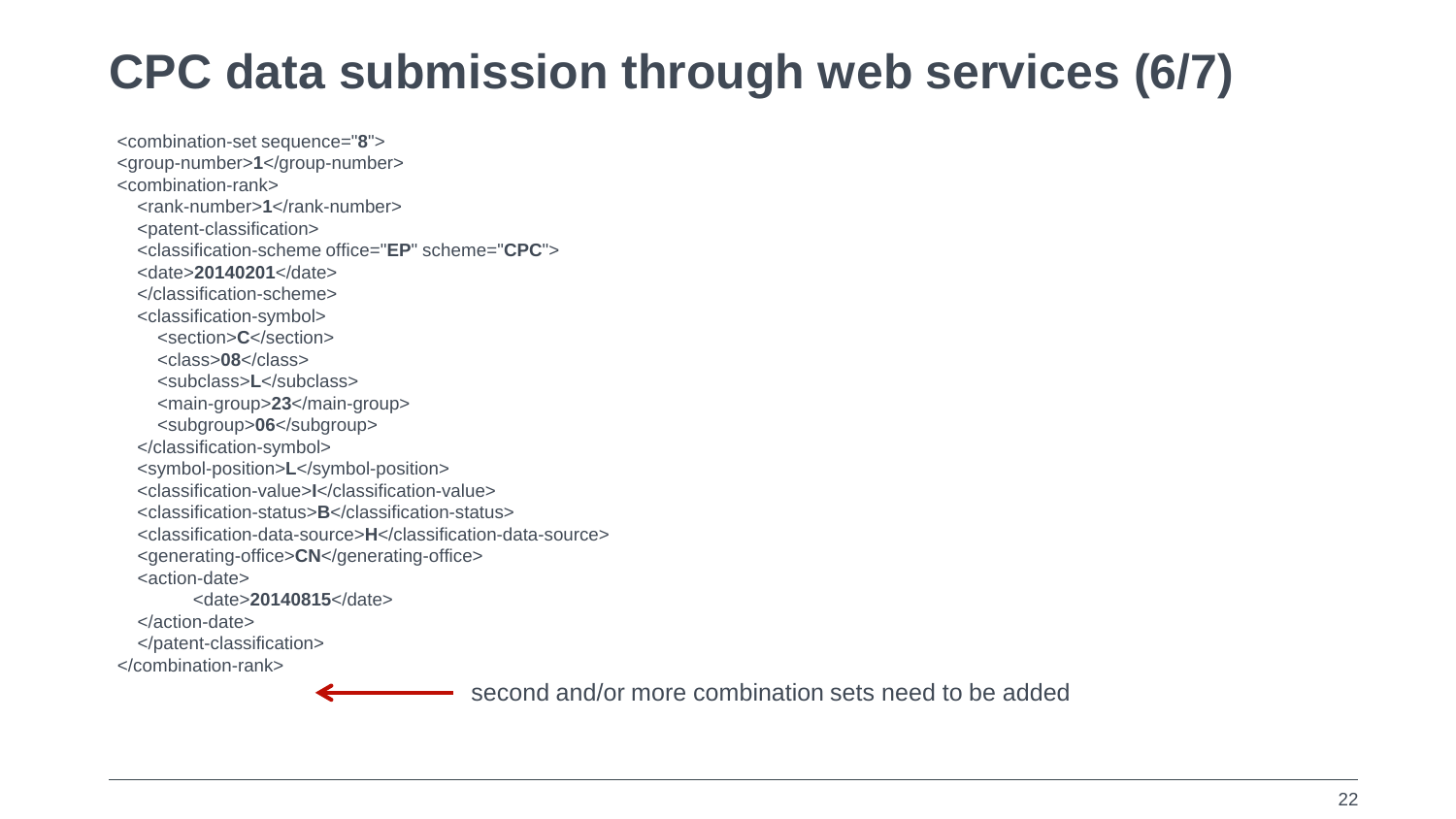#### **CPC data submission through web services (7/7)**

- The web service provides the means for a National Office to query their uploaded data, e.g. to query the status of a submitted batch or allocation therein.
- More details of the Classification data loading web services can be requested through [cpc@epo.org.](mailto:cpc@epo.org)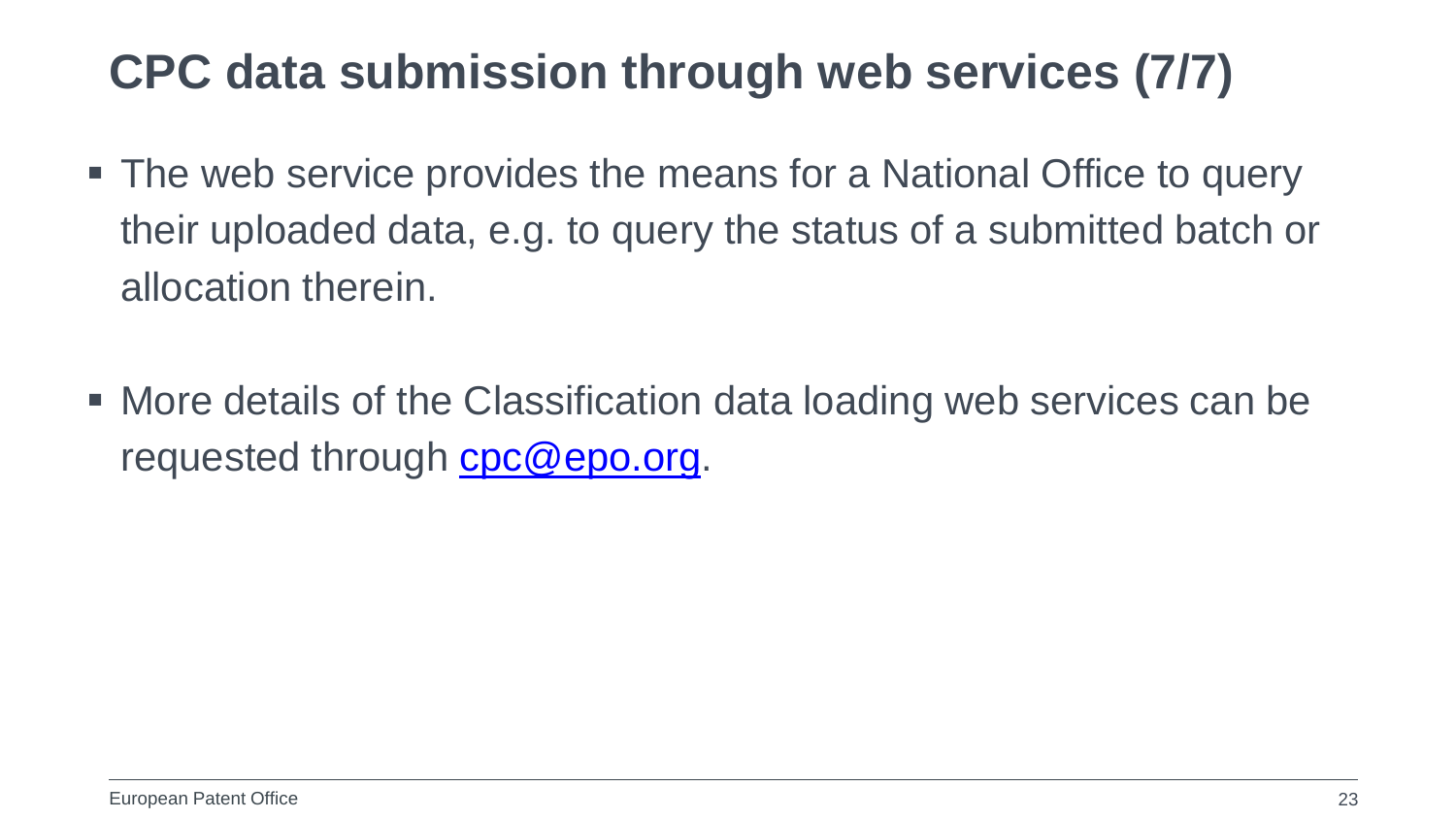#### **How to send reclassified data to the EPO?**

- Submission through **classification data loading web service** indicating Add or Delete in the input.
- Submission as a **separate file in XML format**, with full classification picture for the reclassified publication (unload/reload).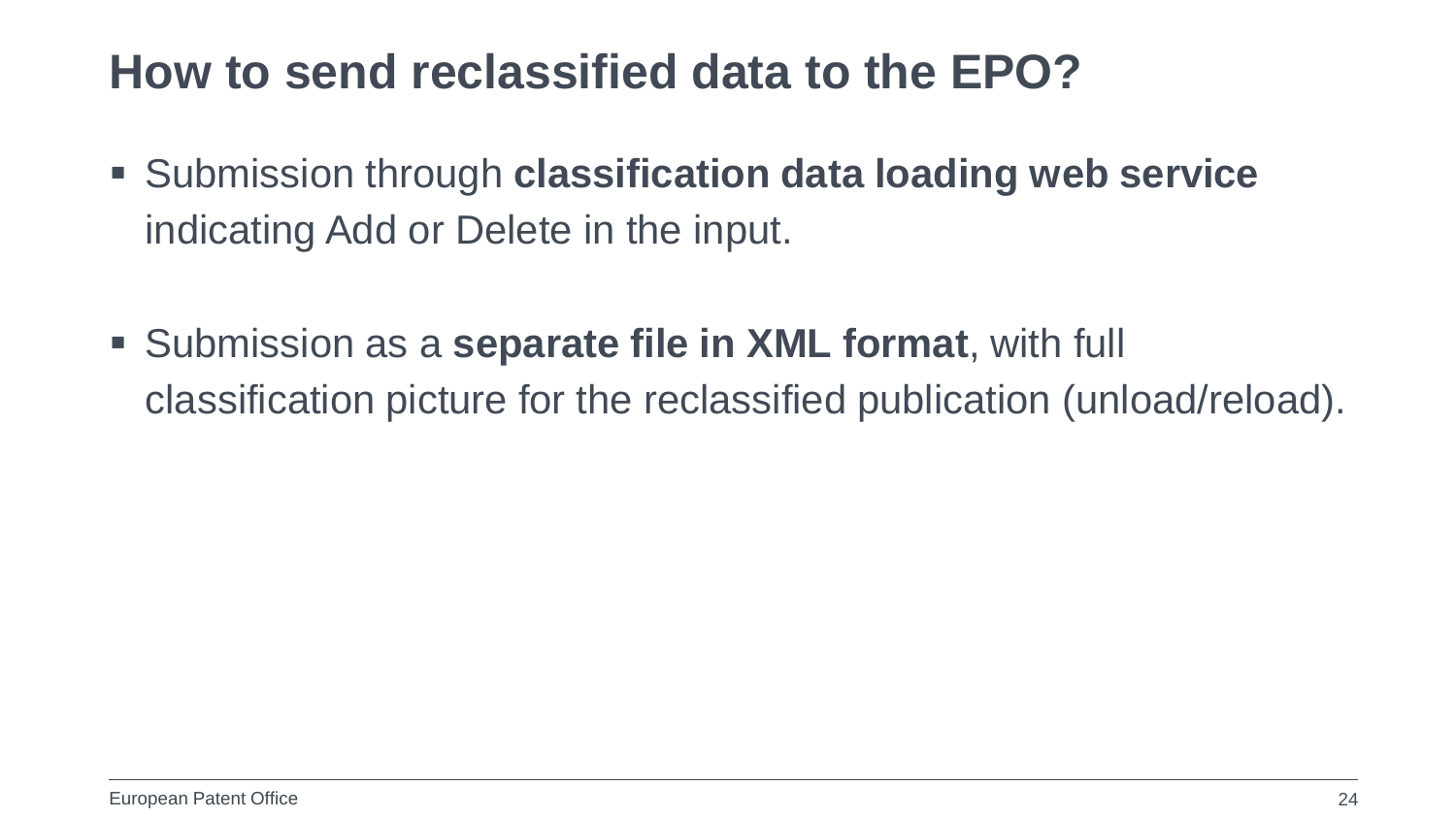#### **CPC International Impact on DocDB XML**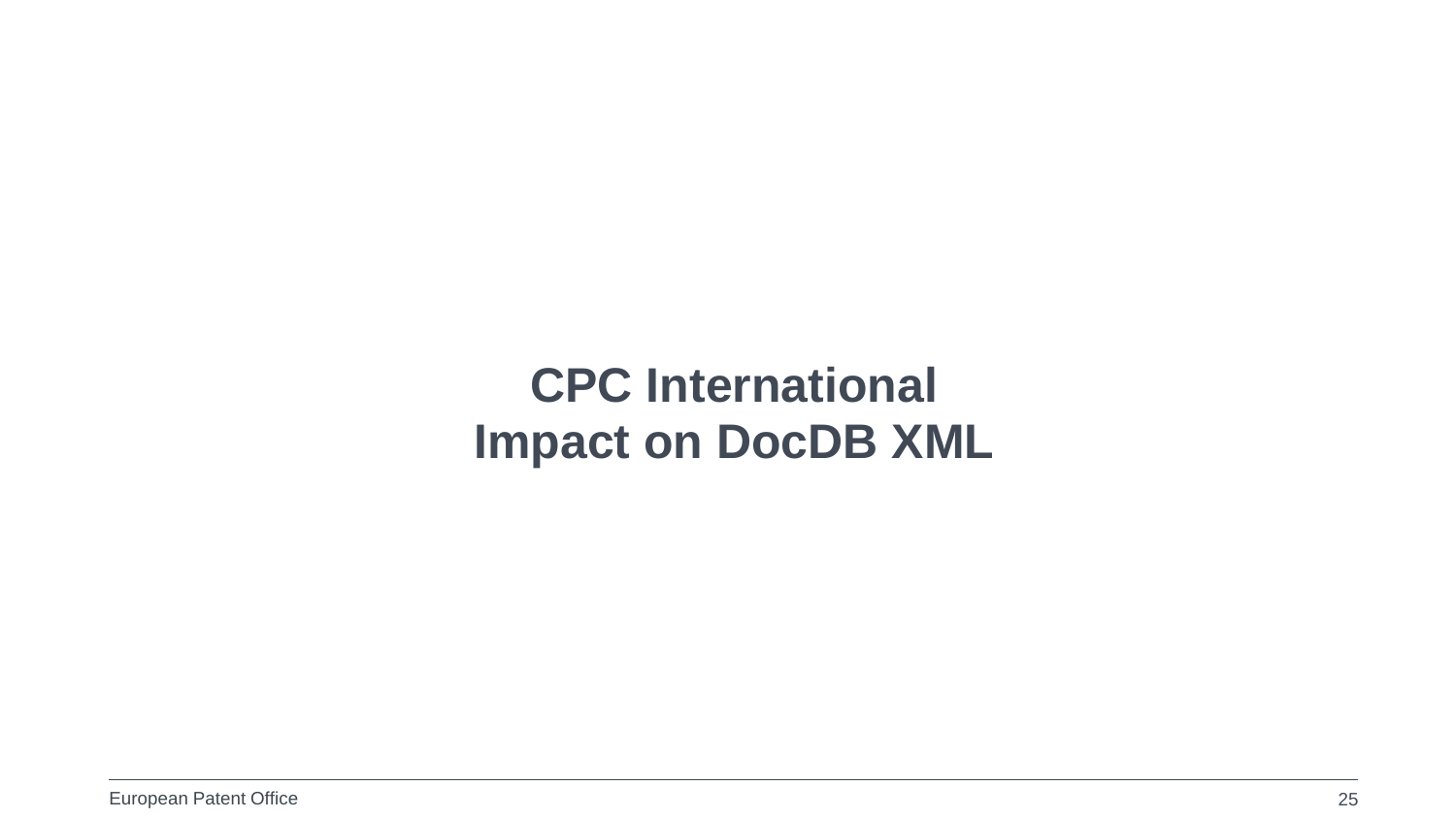#### **Impact of CPC International on DocDB XML**

From the point of view of DocDB XML, the **changes related to the CPC International** project are **minor**:

- **No impact** on **schema definition**
- **No impact** on the content of element **<patent-classification>**
- **Minor change** in the content of element **<classification-scheme>**
	- − currently: value "CPC" (EPO, USPTO) or "CPCNO" (other NO)
	- − future: value "CPCI"
- **EXECUTE: Minor change for element <generating-office>** 
	- − currently only populated when "scheme" = "CPCNO"
	- − future: populated in all cases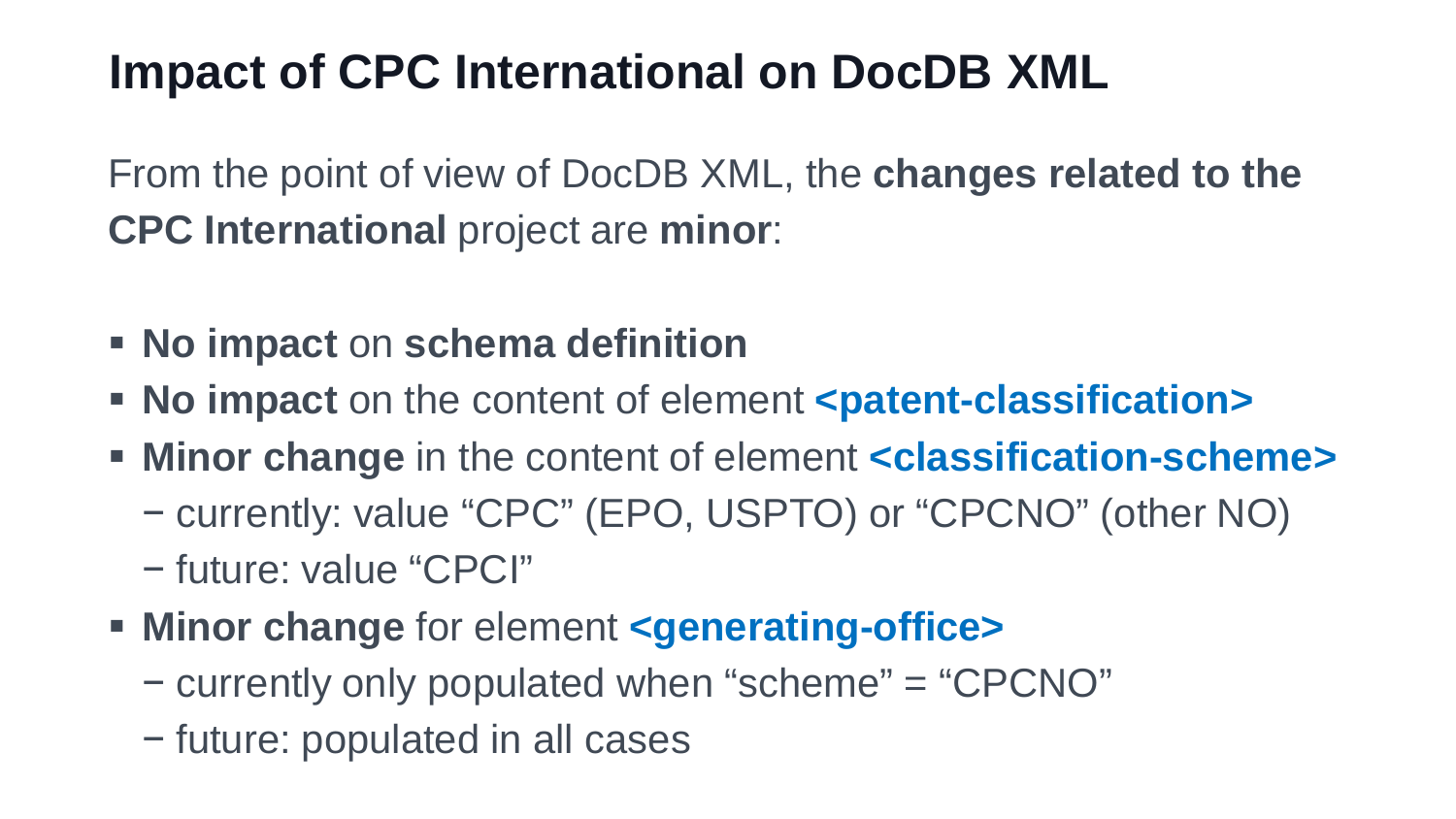#### **Impact of CPC International on DocDB XML**

- **Notification** and **documentation** was **sent** in November 2018
- **Example files**
- Same package also loaded on the download area under 14.7 DOCDB (notification folder)
- Will be published once CPC International goes live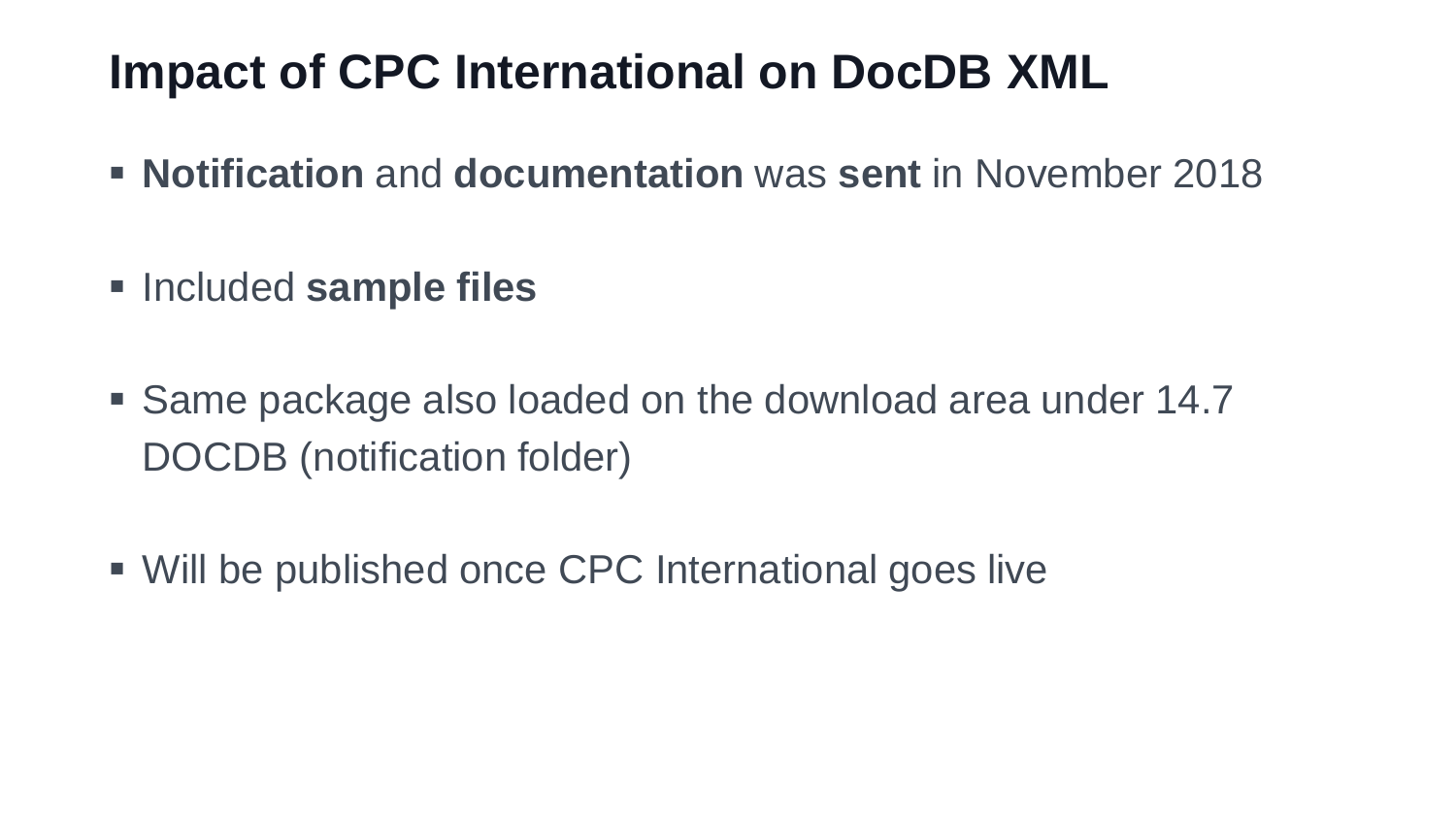#### **CPC International Impact on Epoque (Net)**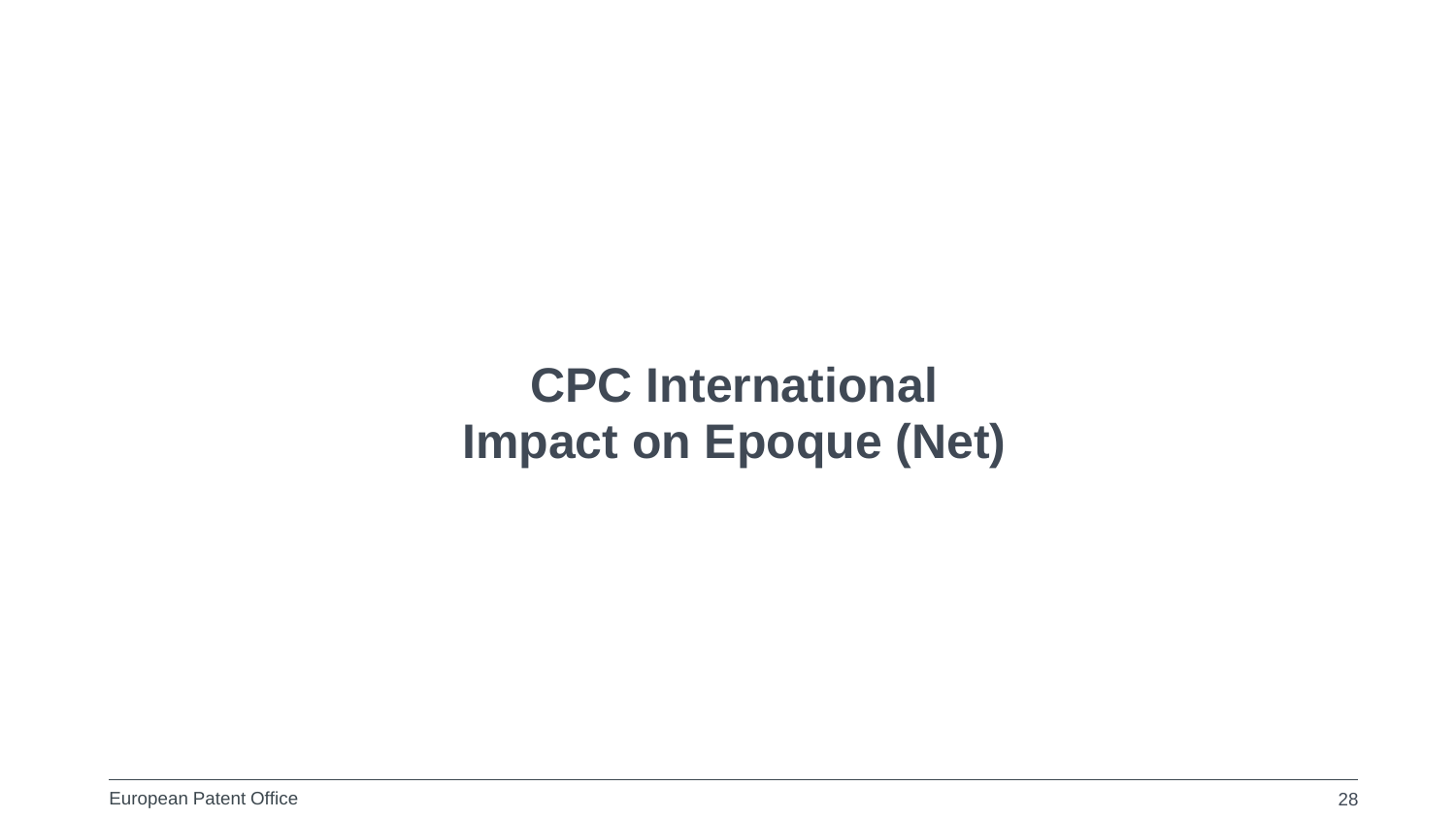#### **EPOQUE (Net) – old and new CPC fields in EPODOC**

| Field       | Index                                | Synonym Type |              | Title                                                            |
|-------------|--------------------------------------|--------------|--------------|------------------------------------------------------------------|
| AB          | BI                                   | <b>ABEN</b>  | <b>TEXT</b>  | Abstract of the invention in English                             |
| <b>ABDE</b> | DE                                   |              | <b>TEXT</b>  | Abstract of the invention in German                              |
| <b>ABFR</b> | <b>FR</b>                            |              | <b>TEXT</b>  | Abstract of the invention in French                              |
| <b>ABOL</b> | <b>OLAN</b>                          |              | <b>TEXT</b>  | Abstract of the invention (other languages)                      |
| AN          | AN                                   |              | <b>CODE</b>  | Accession number                                                 |
| AP          | AP                                   |              | KW           | Application number                                               |
| <b>CCA</b>  | C                                    |              | <b>KW</b>    | CPC Single symbols Confirmed Additional Information              |
| <b>CCI</b>  | C                                    |              | <b>KW</b>    | CPC Single symbols Confirmed Invention Information               |
| <b>CLC</b>  | <b>CL</b>                            |              | KW           | <b>CPC Linked symbols Confirmed</b>                              |
| CLU         | ᄄ                                    |              | <b>KVV</b>   | CPC Linked symbols Raise-Hand by EPU                             |
| <b>CHU</b>  |                                      |              | <b>IAL</b>   | che Bala<br>Linked symbols Unreviewed                            |
| <b>CNOA</b> | $\overline{\mathbf{C}}$ $\mathbf{M}$ |              | <b>VALL</b>  | CDC National Office Additional Informa                           |
| <b>CNOL</b> | CNO                                  |              | <b>KIN</b>   | CDC National Office Invention Information                        |
| <b>CNOL</b> | <b>CNOI</b>                          |              | <b>KW</b>    | <b>CPC National Office, Linked symbols</b>                       |
| <b>CQA</b>  | τ                                    |              | <b>KVV</b>   | CPC Single symbols Raise-Hand by EPO Additional Information      |
| प्रदा       | ᡄ                                    |              | <b>INVV</b>  | <u>Ur Comple sympols naise nand by Ero invention imorniation</u> |
| <b>CST</b>  | <b>CST</b>                           | <b>ECST</b>  | TEXT         | <b>CPC Classification status</b>                                 |
| CТ          | <b>CTP</b>                           |              | <b>KW</b>    | Patents cited in the search report                               |
| <b>CTNP</b> | <b>CTL</b>                           |              | <b>TEXT</b>  | Literature cited in the search report                            |
| <b>CTSI</b> | <b>CTSI</b>                          |              | <b>TEXT</b>  | <b>Citation set Information</b>                                  |
| <b>CUA</b>  | c                                    |              | <b>NVV</b>   | CPC Single sympols Unreviewed Additional Imprimation             |
| eщ          | Ġ                                    |              | <b>IZVAL</b> | <mark>CPC Single symbols Unreviewed Inve</mark>                  |
| <b>DPK</b>  | <b>DPK</b>                           |              | KW           | DPK classification                                               |
| DT          | <b>DT</b>                            |              | <b>KW</b>    | Document type                                                    |
| EX          | <b>CTP</b>                           |              | KW           | Patents cited during examination                                 |
| <b>EXNP</b> |                                      |              |              |                                                                  |
|             | <b>CTL</b>                           |              | <b>TEXT</b>  | Literature cited during examination                              |

#### **Old New**

| Field            | Index       | Synonym Type |             | Title                                                  |
|------------------|-------------|--------------|-------------|--------------------------------------------------------|
| AB               | BI          | <b>ABEN</b>  | TEXT        | Abstract of the invention in English                   |
| <b>ABDE</b>      | <b>DE</b>   |              | <b>TEXT</b> | Abstract of the invention in German                    |
| <b>ABFR</b>      | <b>FR</b>   |              | TEXT        | Abstract of the invention in French                    |
| <b>ABOL</b>      | <b>OLAN</b> |              | <b>TEXT</b> | Abstract of the invention (other languages)            |
| AN               | AN          |              | <b>CODE</b> | <b>Accession number</b>                                |
| <b>AP</b>        | <b>AP</b>   |              | <b>KW</b>   | Application number                                     |
| <b>CA</b>        | C           |              | <b>KW</b>   | Single symbols, Additional information, All Offices    |
| <b>CCA</b>       | <b>CC</b>   |              | <b>KW</b>   | Single symbols, Additional information, Confirmed, EPO |
| <b>CCI</b>       | <b>CC</b>   |              | KW          | Single symbols, Invention information, Confirmed, EPO  |
| <b>CI</b>        | C           |              | KW          | Single symbols, Invention information, All Offices     |
| <b>CL</b>        | <b>CL</b>   |              | KW          | Linked symbols, All Offices                            |
| <b>CLC</b>       | <b>CLC</b>  |              | <b>KW</b>   | Linked symbols, Confirmed, EPO                         |
| CT               | <b>CTP</b>  |              | <b>KW</b>   | Patents cited in the search report                     |
| <b>CTNP</b>      | <b>CTL</b>  |              | <b>TEXT</b> | Literature cited in the search report                  |
| <b>CTSI</b>      | <b>CTSI</b> |              | <b>TEXT</b> | <b>Citation set Information</b>                        |
| <b>DPK</b>       | <b>DPK</b>  |              | <b>KW</b>   | DPK classification                                     |
| DT               | DT          |              | KW          | Document type                                          |
| <b>EX</b>        | <b>CTP</b>  |              | <b>KW</b>   | Patents cited during examination                       |
| <b>EXNP</b>      | <b>CTL</b>  |              | TEXT        | Literature cited during examination                    |
| <b>FAMN FAMN</b> |             |              | <b>TEXT</b> | <b>EPO family number</b>                               |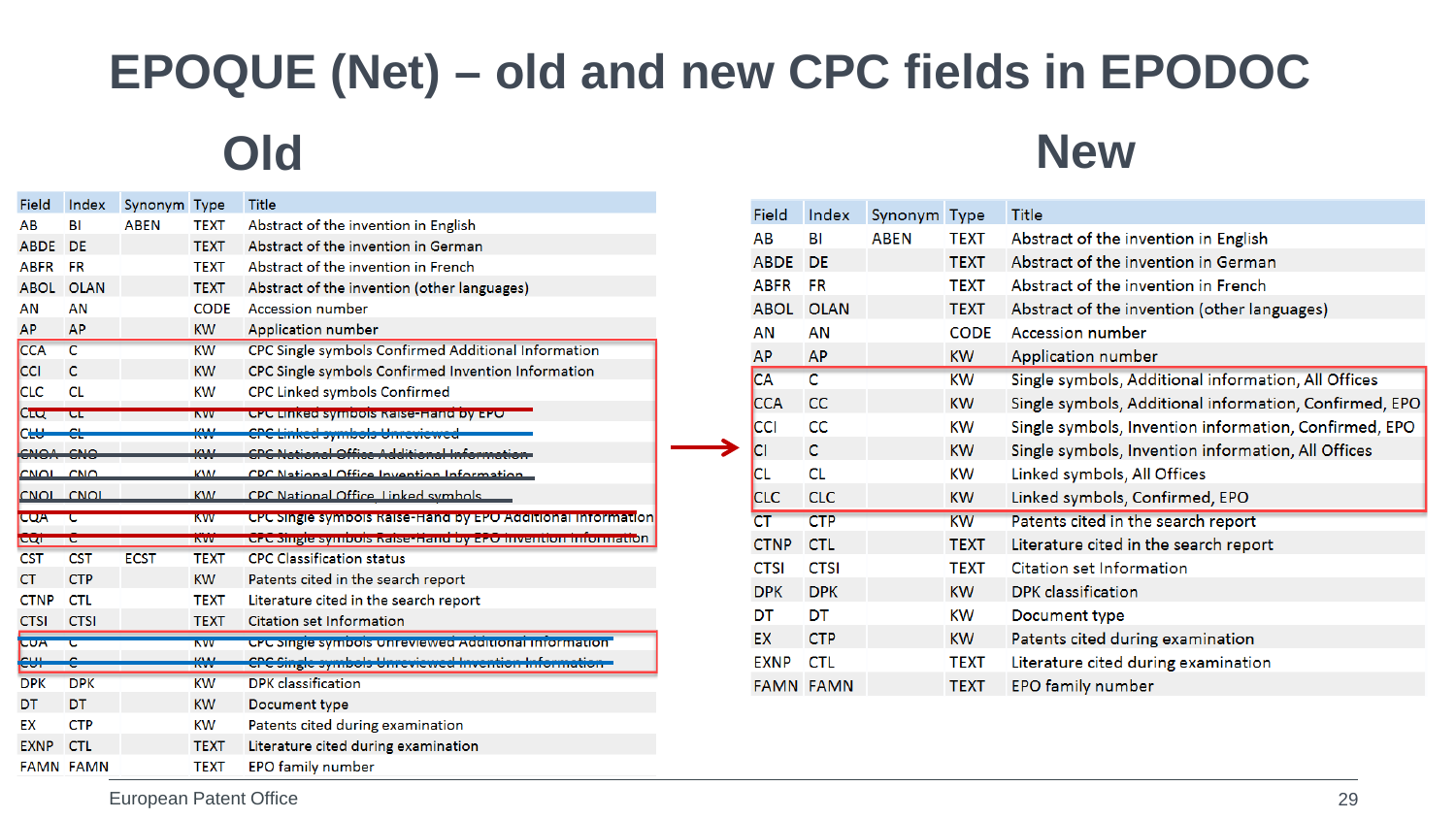#### **EPODOC fields**

| <b>FIELD</b> | <b>Content</b>                                         |
|--------------|--------------------------------------------------------|
| /            | Single symbols, Invention information, All Offices     |
| /CA          | Single symbols, Additional information, All Offices    |
| / CC         | Single symbols, Invention information, Confirmed, EPO  |
| <b>/CCA</b>  | Single symbols, Additional information, Confirmed, EPO |
| /CL          | Linked symbols, All Offices                            |
| <b>/CLC</b>  | Linked symbols, Confirmed, EPO                         |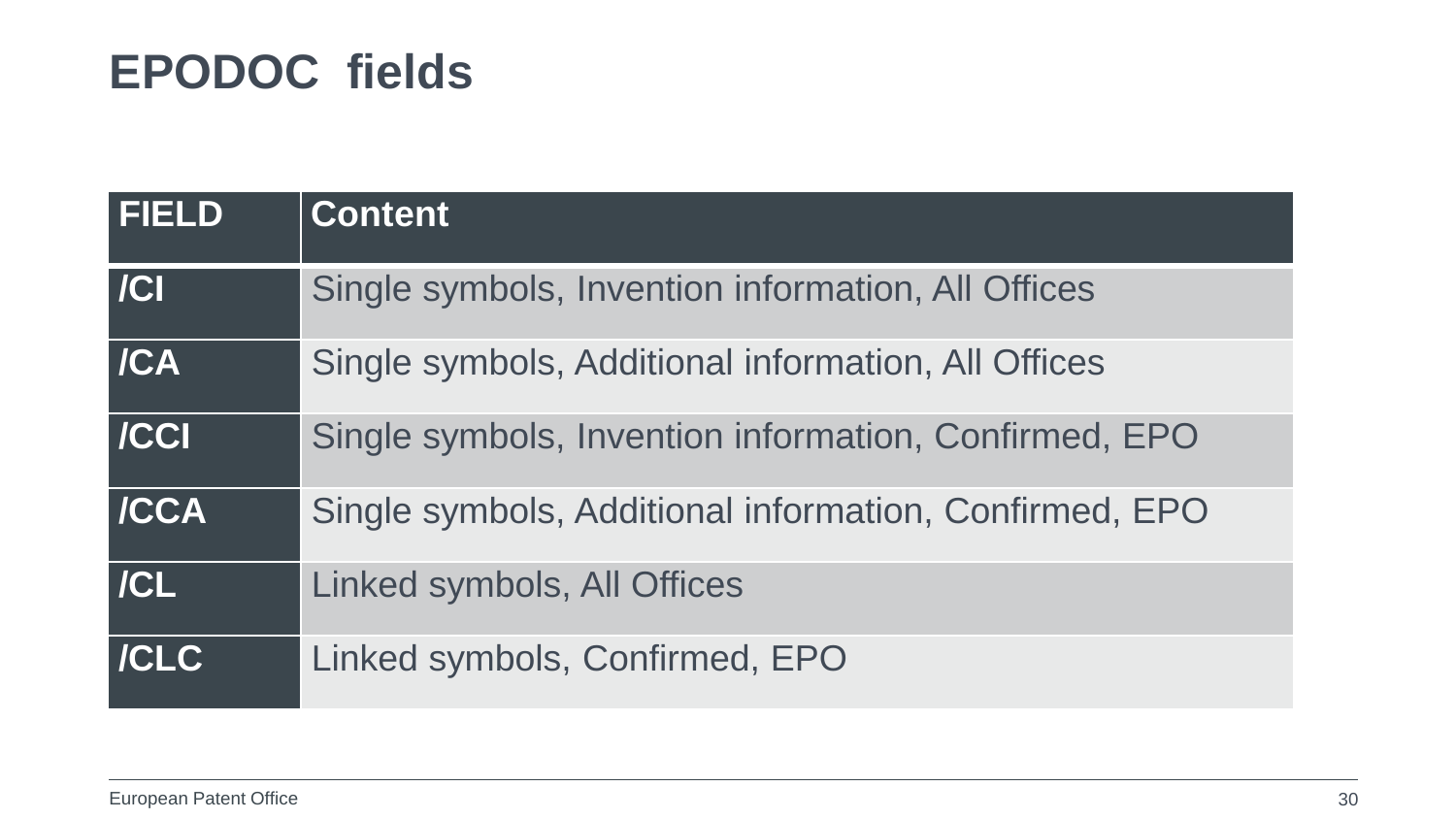#### **EPODOC - Display**

| $\blacksquare$ | [SS 6] li 1 clas                                                                                                                                                                                                                                                              |
|----------------|-------------------------------------------------------------------------------------------------------------------------------------------------------------------------------------------------------------------------------------------------------------------------------|
|                | 1/5.260 © EPOCPC / EPO                                                                                                                                                                                                                                                        |
| <b>PN</b>      | - US2018337381 A1 20181122                                                                                                                                                                                                                                                    |
| TI.            | - SEPARATOR FOR RECHARGEABLE BATTERY AND RECHARGEABLE LITHIUM BATTERY INCLUDING THE SAME                                                                                                                                                                                      |
| <b>CCI</b>     | - H01M2/1653; H01M2/166; H01M2/1686                                                                                                                                                                                                                                           |
| <b>CCA</b>     | $-H01M10/052$                                                                                                                                                                                                                                                                 |
| CI             | $-C08F220/48$ (CN)<br>$-C08J7/047$ (US)<br>$-C08K3/22$ (US)<br>$-C09D5/18$ (US)<br>$-C09D7/61$ (EP)<br>$-C09D133/20$ (US)<br>$-$ H01M2/145 (CN)<br>- H01M2/1653 (EP)<br><u>- H01-M2/166 (EP, US)-</u><br>- H01M2/1686 (EP, CN, US)<br>- H01M10/052 (CN)<br>- H01M10/0525 (US) |
| <b>CA</b>      | $-C08J2323/06$ (US)<br>$-C08J2433/20$ (US)<br>- C08K2003/2227 (US)<br>- H01M10/052 (EP)                                                                                                                                                                                       |
| CL.            | - C08F220/48, C08F220/06, C08F2220/585, INV (CN)                                                                                                                                                                                                                              |
| <b>ICAI</b>    | - H01M2/16; H01M2/14; H01M4/131; H01M4/133; H01M4/505; H01M4/525; H01M4/62; H01M4/66; H01M10/0525                                                                                                                                                                             |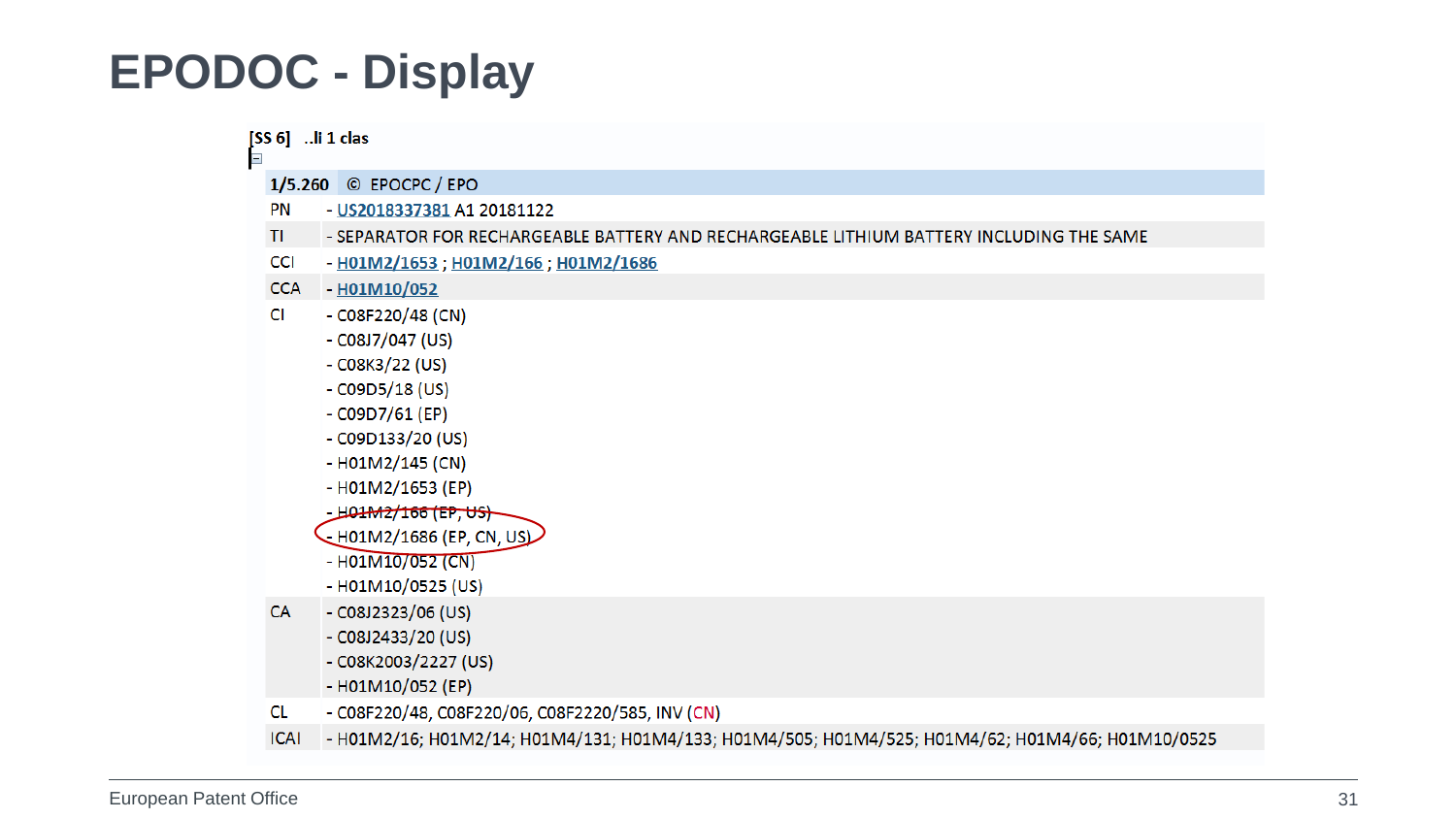#### **EPODOC – Search**

#### **Symbol endorsed by an office, e.g. BR /CI H04W 36/12 S BR**

**Symbol potentially endorsed by certain offices, e.g. EP or BR or KR**

**/CI H04W 36/12 S (EP OR BR OR KR)**

|             | Results in EPOCPC 181                                                                                             |
|-------------|-------------------------------------------------------------------------------------------------------------------|
| Ξ           | [SS 9] li 1-3 clas                                                                                                |
|             | 1/181 © EPOCPC / EPO                                                                                              |
| PN          | - JP2018182754 A 20181115                                                                                         |
| <b>CCI</b>  | - H04W36/023 ; H04W36/12 ; H04W68/005                                                                             |
| <b>CCA</b>  | - H04W8/08                                                                                                        |
| CI.         | - H04W36/02 (BR, KR)                                                                                              |
|             | - H04W36/023 (EP, CN, LIS)                                                                                        |
|             | H04W36/12 (EP, BR, KR, US)                                                                                        |
|             | $-$ H04W36/32 (KR)                                                                                                |
|             | - H04W68/005 (EP, US)                                                                                             |
|             | - H04W68/02 (KR)                                                                                                  |
|             | $-$ H04W68/04 (BR)                                                                                                |
|             | $-$ H04W88/16 (KR)                                                                                                |
| CA          | - H04W8/08 (EP, US)                                                                                               |
| <b>ICAI</b> | - H04W36/12 (CN)<br>- H04W36/02; H04W36/12; H04W88/14                                                             |
|             |                                                                                                                   |
|             | 2/181 © EPOCPC / EPO                                                                                              |
| PN          | - MX355643 B 20180426                                                                                             |
| TI.         | - MOBILE COMMUNICATION SYSTEM, SGW, TERMINAL COMMUNICATION METHOD AND CONTROL METHOD.                             |
| CCI         | - H04W36/023 ; H04W36/12 ; H04W68/005                                                                             |
| <b>CCA</b>  | $-H04W8/08$                                                                                                       |
| CI          | - H04W36/02 (BR, KR)                                                                                              |
|             | - H04W36/023 (EP, CN, US)                                                                                         |
|             | H04W36/12 (EP, BR, KR, US)                                                                                        |
|             | - H04W36/32 (KR)                                                                                                  |
|             | - H04W68/005 (EP, US)                                                                                             |
|             | - H04W68/02 (KR)                                                                                                  |
|             | - H04W68/04 (BR)                                                                                                  |
|             | - H04W88/16 (KR)                                                                                                  |
| CA          | - H04W8/08 (EP, US)<br>- H04W36/12 (CN)                                                                           |
| <b>ICAI</b> | - H04W68/00                                                                                                       |
|             |                                                                                                                   |
| PN          | 3/181 © EPOCPC / EPO                                                                                              |
| TI          | - RU2671966 C1 20181108<br>- COMMUNICATION SYSTEM, BASE STATION, COMMUNICATION METHOD AND ENERGY-DEPENDENT COMPUT |
|             |                                                                                                                   |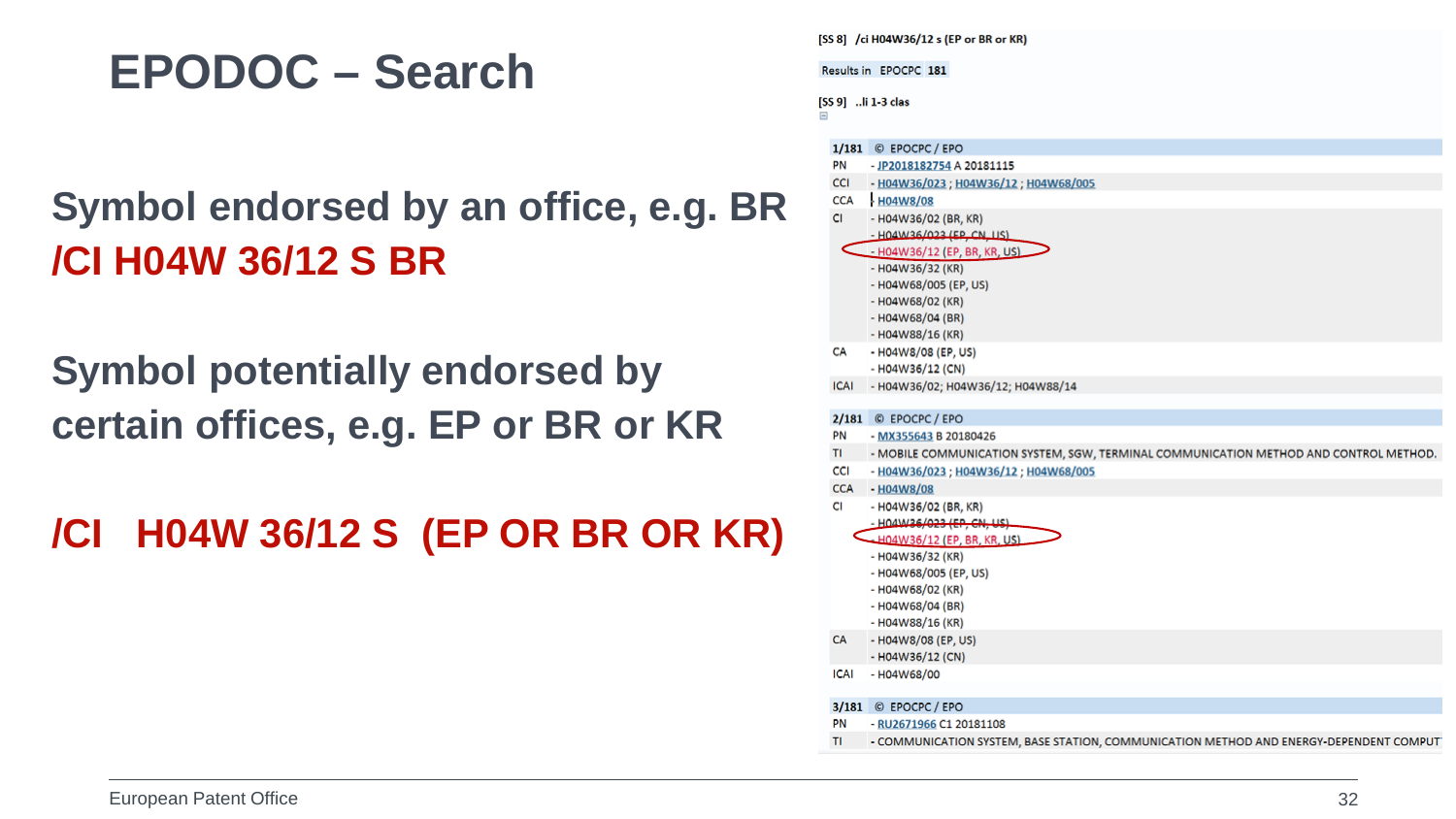#### **EPODOC – Search (AND)**

#### **Search for symbol endorsed by certain offices, e.g. EP and US:**

#### **/CI B07B 1/02 S EP S US**

|                        | [SS 10] /ci B07B1/02 S EP S US                                  |
|------------------------|-----------------------------------------------------------------|
|                        | Results in EPOCPC 3                                             |
| [SS 11] LI CLAS<br>$=$ |                                                                 |
| 1/3                    | © EPOCPC / EPO                                                  |
| PN                     | - US10010910 B1 20180703                                        |
| TI.                    | - Portable prospecting and classifying self-contained apparatus |
| <b>CCI</b>             | $-$ B07B1/02                                                    |
|                        | CCA B07B2201704                                                 |
| Cl                     | - B07B1/02 (EP, US)                                             |
| CA 7                   | $-60762201/04$ (EP, US)                                         |
| <b>ICAI</b>            | - B07B1/04; B07B1/02                                            |
| 2/3                    | © EPOCPC / EPO                                                  |
| <b>PN</b>              | - US2018169703 A1 20180621                                      |
| TI.                    | - SAND SIFTER APPARATUS AND METHOD                              |
| <b>CCI</b>             | $-$ B07B1/02                                                    |
| CI.                    | $- A01B1/02$ (EP)                                               |
|                        | $-$ B07B1/02 (EP, US)                                           |
|                        | <del>- E01H12/00 (E</del> P)                                    |
| <b>ICAI</b>            | $-$ B07B1/02                                                    |
| 3/3                    | © EPOCPC / EPO                                                  |
| PN                     | - US2017282324 A1 20171005                                      |
| TI.                    | - Two Stage Stainless Steel Media Sifter                        |
| <b>CCI</b>             | - B07B1/02 ; B08B3/044 ; B24B31/02 ; B24B31/14 ; B24B31/16      |
| <b>CCA</b>             | B07B2201/04                                                     |
| .CI                    | - B07B1/02 (EP, US)                                             |
|                        | <del>- B08B3/044 (EP, US</del> )                                |
|                        | - B24B31/02 (EP, US)                                            |
|                        | - B24B31/14 (EP, US)                                            |
|                        | - B24B31/16 (EP, US)                                            |
| <b>CA</b>              | - B07B2201/04 (EP, US)                                          |
| <b>ICAI</b>            | - B24B31/16; B07B1/02; B08B3/04; B24B31/02; B24B31/14           |